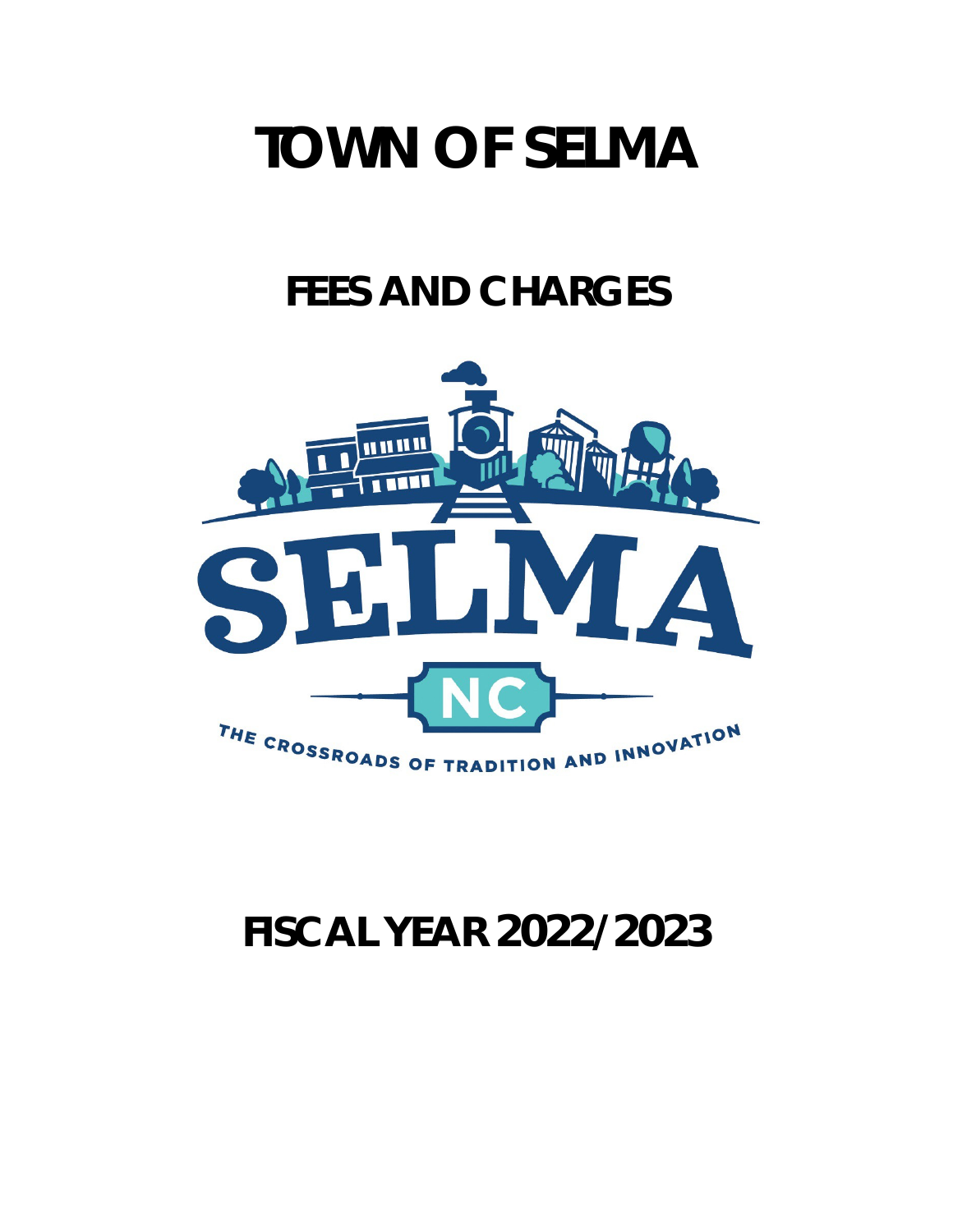## **TOWN OF SELMA FEES AND CHARGES TABLE** OF CONTENTS

| <b>ELECTRIC RATE SCHEDULES FOR:</b><br>$\bullet$<br>$\bullet$<br>$\bullet$<br>$\bullet$<br>$\bullet$<br>$\bullet$ |
|-------------------------------------------------------------------------------------------------------------------|

## RENEWABLE ENERGY CREDIT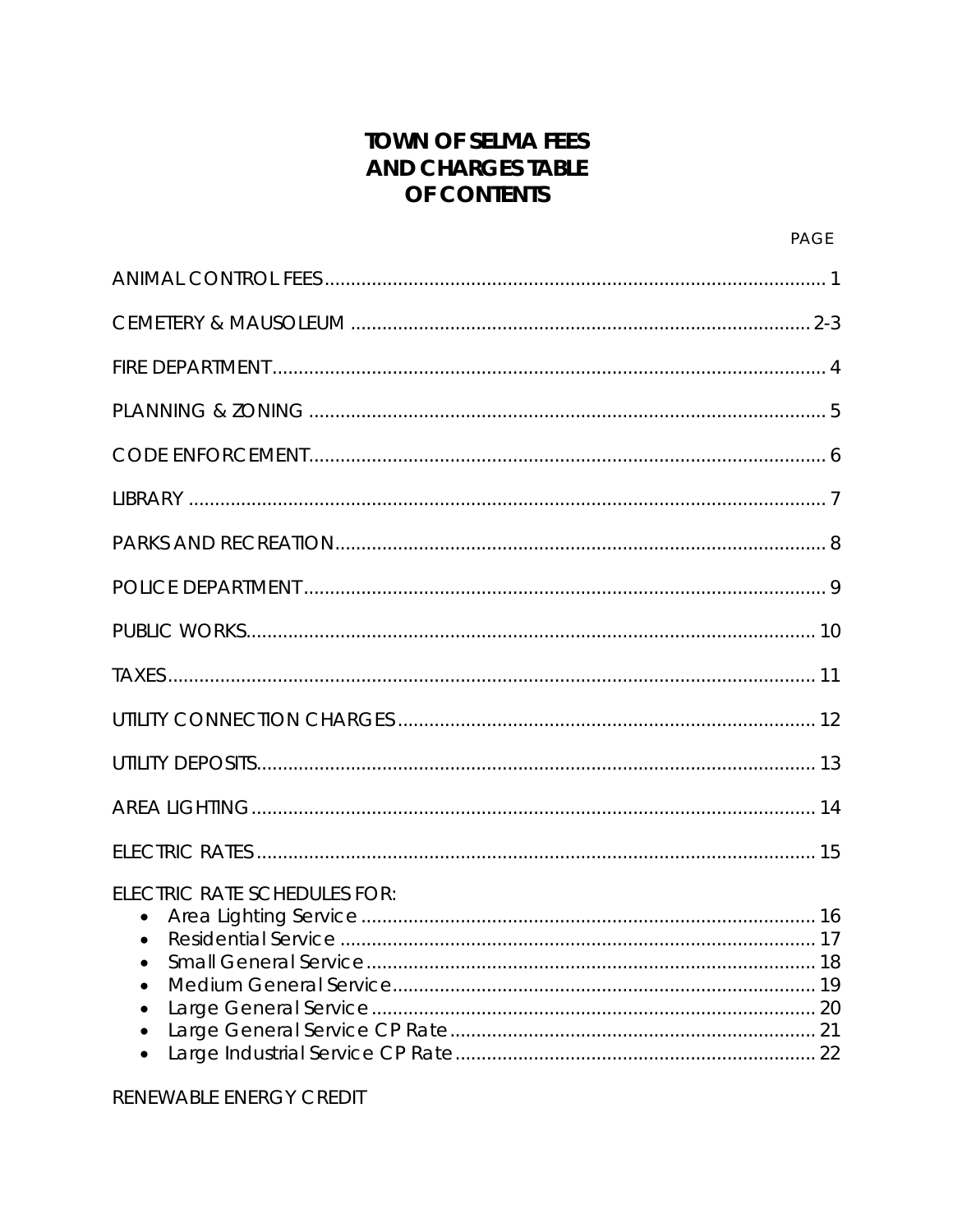| AUTOMATIC BANK DRAFT PROGRAM REQUIREMENTS FOR PARTICIPATION  32 |  |
|-----------------------------------------------------------------|--|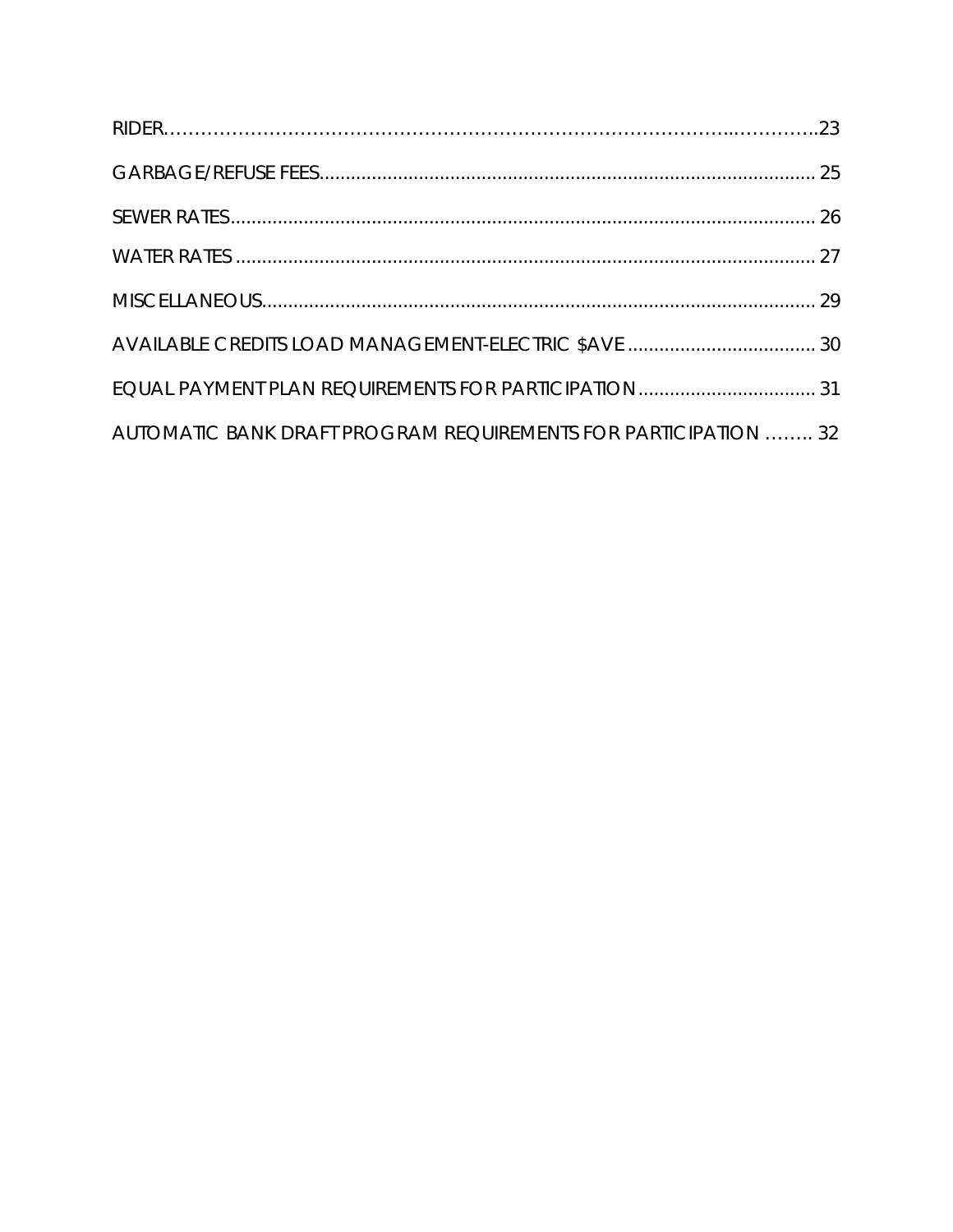## **ANIMAL CONTROL FEES**

| <b>DESCRIPTION</b>        | <b>FEE</b> |
|---------------------------|------------|
| 1 <sup>st</sup> Violation | \$100.00   |
| 2 <sup>nd</sup> Violation | \$200.00   |
| 3rd Violation             | \$300.00   |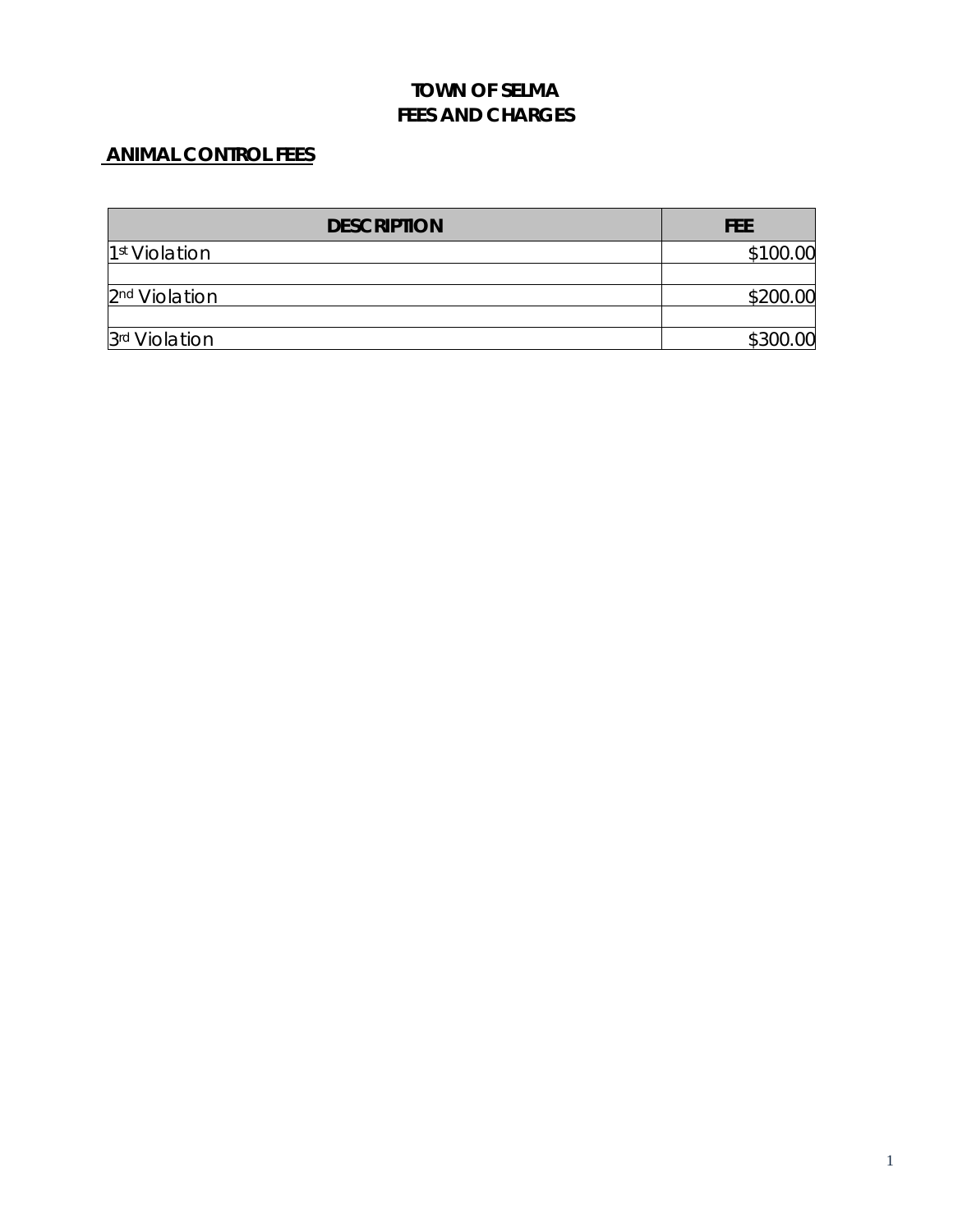#### **CEMETERY**

| <b>GRAVE SPACES</b>                                           | FEE              |
|---------------------------------------------------------------|------------------|
| <b>Angel Garden</b>                                           |                  |
| One Grave Space / Infants Only                                | \$500.00         |
|                                                               |                  |
| Evergreen Garden*:                                            |                  |
| <b>Two Grave Spaces</b>                                       | \$2,100.00       |
| Iris Garden and Roselawn Gardens*:                            |                  |
| One Grave Space                                               | \$1,050.00       |
| <b>Two Grave Spaces</b>                                       | \$2,100.00       |
| Magnolia Garden:                                              |                  |
| Each Lot (20' x 20') Accommodates 2 Crypts was \$2,500.00/Lot | \$3,500.00 / Lot |
| Any Garden Not Listed (Two Grave Spaces)                      | \$2,100.00       |
| *Single Cemetery Plots with Road Frontage or Adjacent to      | \$1,500.00       |
| *Double Cemetery Plots with Road Frontage or Adjacent to      | \$3,000.00       |
| Recording Fee                                                 | \$26.00 per deed |

| <b>GRAVE OPENINGS</b>                                                                               | FEE      |
|-----------------------------------------------------------------------------------------------------|----------|
| Monday – Friday (8:00 a.m. – 4:00 p.m.)                                                             | \$650.00 |
| Weekday After 4:00 p.m. / Weekend / Holiday                                                         | \$950.00 |
| Any Grave Less than 4' Long (Baby or Cremation)                                                     |          |
| Monday – Friday (8:00 a.m. – 4:00 p.m.)                                                             | \$450.00 |
| Weekday After 4:00 p.m. / Weekend / Holiday                                                         | \$750.00 |
| An additional Charge of \$300 will be assessed if the Cemetery is not fully vacated<br>by 4:00 p.m. |          |

## **No Grave Openings on Thanksgiving, Christmas Eve, Christmas Day, Easter, Mother's Day, Father's Day**

| <b>CEMETERY MARKERS</b> | <b>FEE</b> |
|-------------------------|------------|
| Single                  | \$50       |
| Double                  | 75         |
| <b>Ledger</b>           | ` ()() -   |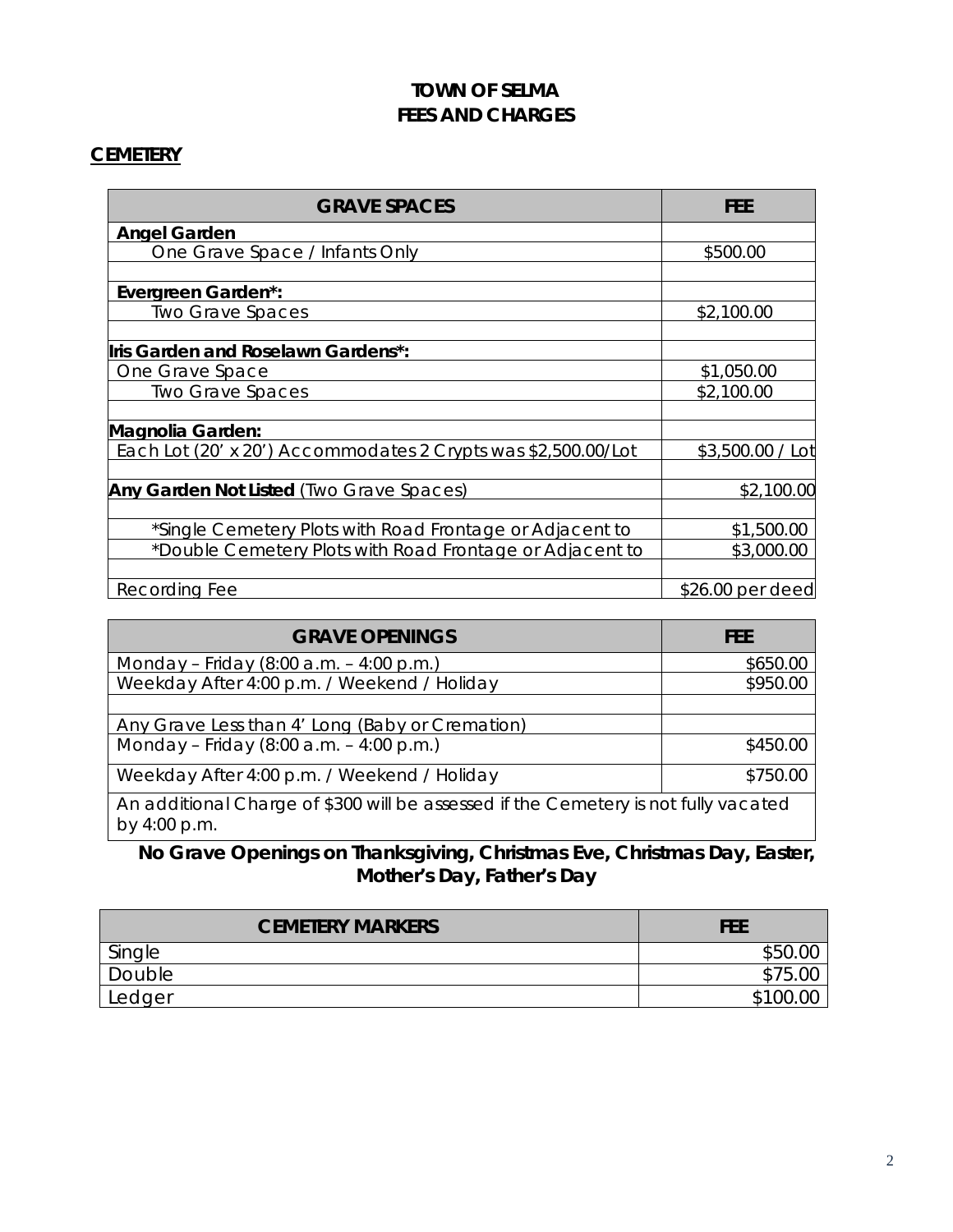## **MAUSOLEUM**

| <b>MAUSOLEUM SPACES</b>      | <b>FEE</b>           |
|------------------------------|----------------------|
| Inside Single Space:         |                      |
| Α                            | \$4,750.00           |
| B                            | \$5,000.00           |
| С                            | \$4,850.00           |
| D                            | \$4,700.00           |
| E                            | \$4,550.00           |
| Inside Double Space:         |                      |
| Α                            | \$9,500.00           |
| B                            | \$10,000.00          |
| $\mathsf{C}$                 | \$9,700.00           |
| $\overline{D}$               | \$9,400.00           |
| E                            | \$9,100.00           |
| <b>Outside Single Space:</b> |                      |
| Α                            | \$3,900.00           |
| Β                            | \$4,150.00           |
| $\overline{C}$               | \$4,000.00           |
| D                            | \$3,850.00           |
| E                            | \$3,750.00           |
| Outside Double Space         |                      |
| <u>А</u>                     | \$7,800.00           |
| B                            | \$8,300.00           |
|                              | \$8,000.00           |
| $rac{C}{D}$                  | \$7,700.00           |
| E                            | \$7,500.00           |
| <b>Cremation Niches</b>      | \$1,500.00           |
|                              |                      |
| <b>Crypt Plates:</b>         |                      |
| Single<br>Double             | \$225.00             |
|                              | \$450.00<br>\$225.00 |
| Niche                        |                      |
| Vase                         | \$145.00             |
| <b>Recording Fee</b>         | \$26.00              |

| <b>ENTOMBMENT</b>   |          |                     |          |
|---------------------|----------|---------------------|----------|
| <b>NICHES</b>       | FFF      | CRYPTS              | FFF      |
| Monday – Friday     | \$350.00 | Monday – Friday     | \$500.00 |
| Weekends / Holidays | \$650.00 | Weekends / Holidays | \$800.00 |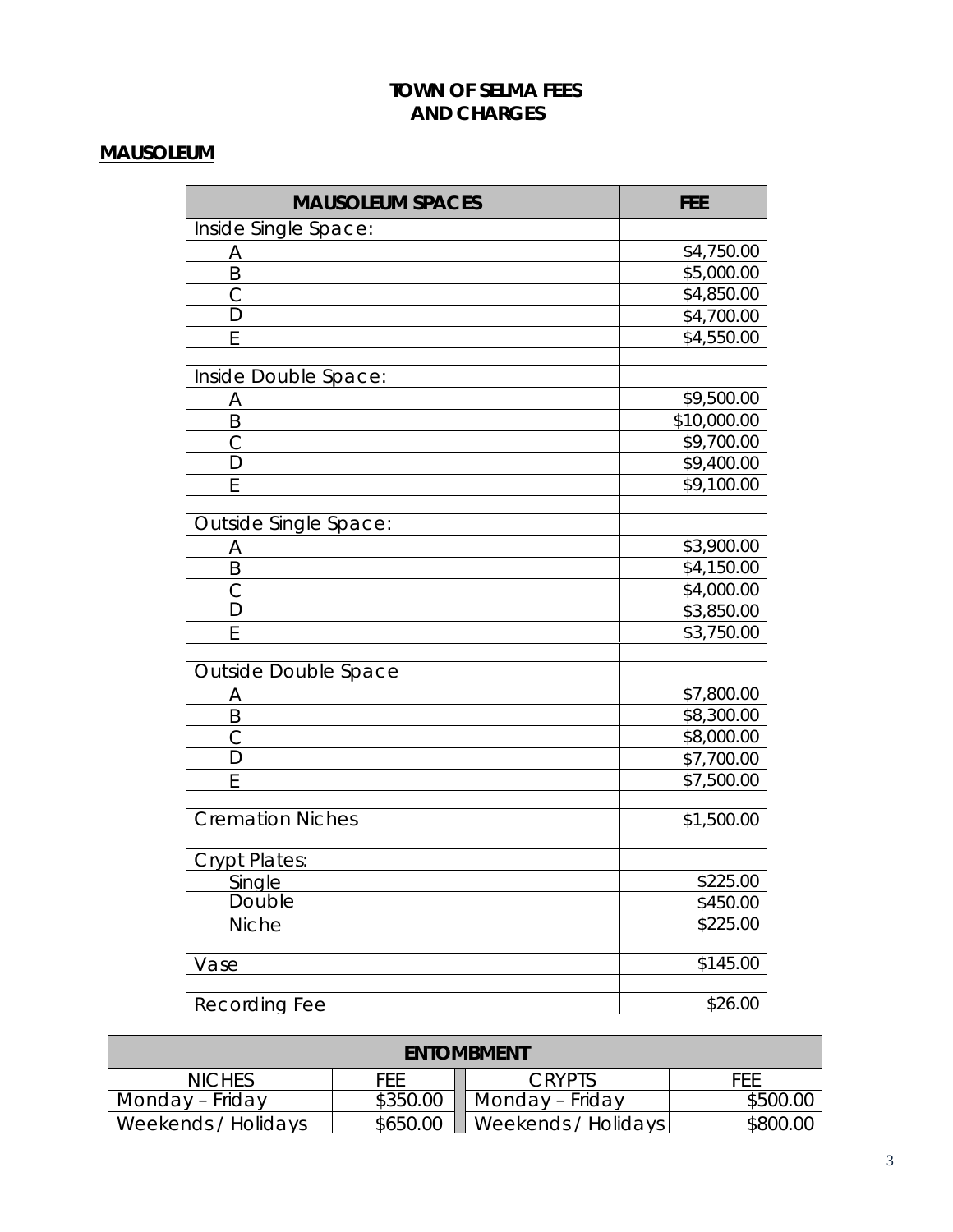#### <span id="page-6-0"></span>**FIRE DEPARTMENT**

## **FIRE INSPECTION FEES** (Initial Inspection of New Construction is Included in Building Permit)

| Building Size up to 999 Square Feet        | \$25.00                |
|--------------------------------------------|------------------------|
| 1,000 Square Feet to 2,999 Square Feet     | \$50.00                |
| 3,000 Square Feet to 9,999 Square Feet     | \$100.00               |
| 10,000 Square Feet to 49,999 Square Feet   | \$200.00               |
| 50,000 Square Feet to 199,999 Square Feet  | \$350.00               |
| 200,000 Square Feet to 499,999 Square Feet | \$500.00               |
| 500,000 Square Feet or greater             | \$750.00               |
| Re-inspection fee                          | \$50.00 Beyond 1st Re- |
|                                            | inspection             |

#### **SPECIAL INSPECTIONS**

| <b>Cooking Vendor</b>          | \$10.00 |
|--------------------------------|---------|
| Tent/Air Supported Structure   | \$30.00 |
| <b>Outdoor Public Assembly</b> | \$50.00 |

## **USE OF TOWN PERSONNEL REQUIREMENT FEES**

| <b>Fire Watch</b>              | \$25.0C    |
|--------------------------------|------------|
| Crowd Managers                 | \$25.00/hr |
| <b>Emergency Medical Staff</b> | \$25.00    |

#### **FIRE MANDATORY CONSTRUCTION PERMITS**

| <b>Automatic Fire Extinguishing Systems</b> | \$50.00    |
|---------------------------------------------|------------|
| <b>Battery Systems</b>                      | \$50.00    |
| <b>Compressed Gases</b>                     | \$50.00    |
| Cryogenic Fluids                            | \$50.00    |
| Fire Alarm & Detection Systems              | \$50.00    |
| Fire Pumps                                  | \$50.00    |
| Flammable & Combustible Liquids             | \$50.00    |
| <b>Hazardous Materials</b>                  | \$200.00   |
| <b>Industrial Ovens</b>                     | \$50.00    |
| <b>Standpipe Systems</b>                    | \$50.00    |
| Hazardous Bulk Storage Permit               | \$1,500.00 |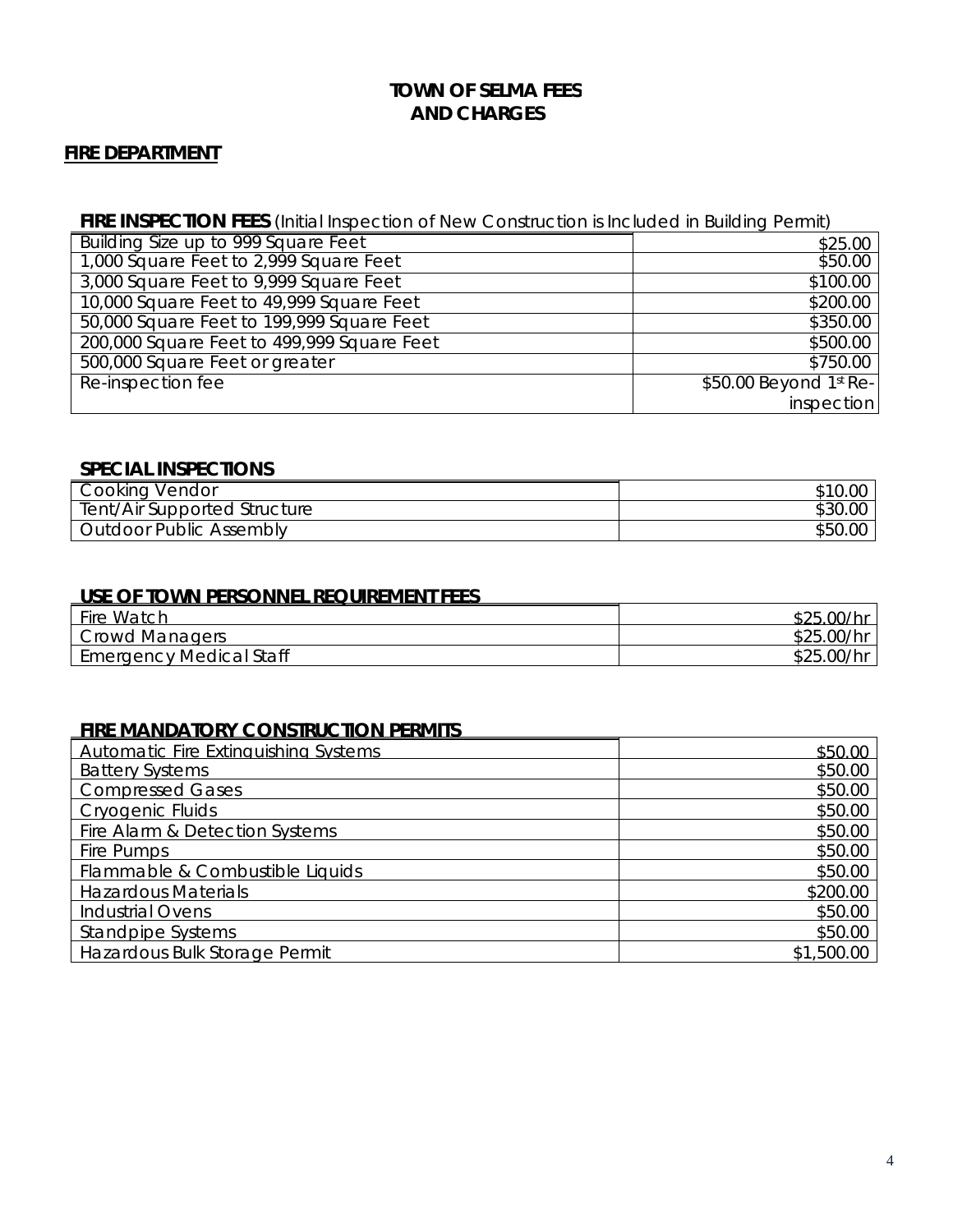#### **PLANNING DEPARTMENT**

The following fee schedule applies to processing various development proposal applications, their review, reports to Boards and Commissions and the Town Council, as well as administrative approvals and the issuance of Land Use Permits.

| <b>DESCRIPTION</b>                                      |          | F                       |  |
|---------------------------------------------------------|----------|-------------------------|--|
| Requests to Change Official Zoning Map for < 3 Acre Lot | \$350.00 |                         |  |
| Requests to Change Official Zoning Map for 3-6 Acre Lot |          | \$500.00                |  |
| Requests to Change Official Zoning Map for 6+ Acre Lot  |          | \$1,000.00+15/Ac over 6 |  |
| Development Ordinance Amendment                         |          | \$250.00                |  |
| Special Use Permit Application                          |          | \$350.00                |  |
| <b>Future Land Use Map Amendment</b>                    |          | \$100.00                |  |
| Flood Plain Development Permit                          |          | \$100.00                |  |
| Subdivision Application - Major                         |          | \$250.00 + \$25 Per Lot |  |
| <b>Subdivision Application - Minor</b>                  |          | \$150.00                |  |
| <b>Exempt Subdivision</b>                               |          | \$50.00                 |  |
| Board of Adjustment Action - Variance                   |          | \$350.00                |  |
| Board of Adjustment Action - Appeal/Interpretation      |          | \$350.00                |  |
| Certificate of Appropriateness                          |          | \$350.00                |  |
| Failure to Obtain COA Permit                            |          | \$300.00                |  |
| Zoning or Land Use Permit - Residential                 |          | \$50.00                 |  |
| Zoning or Land Use Permit - Residential Home Occupation |          | \$50.00                 |  |
| Zoning or Land Use Permit - Residential Accessory       | \$30.00  |                         |  |
| Building/Structure/Other                                |          |                         |  |

Site Plan Review by Town Development Review Staff \*  $\qquad$  | \$100.00

(\*Applies to Major Site Plans, Special Use Permits, Flood Plain Development Permits, Planning Building Groups, Major Subdivision Sketch Plans, Coordinated Sign Plan Review, etc. reviewed by Town's Development Review Team – Planning, Public Works, Utilities, Electrical, Police/Fire, NCDOT, and Others if needed)

| Zoning or Land Use Permit - Non-residential < \$50,000 | \$100.00                                   |
|--------------------------------------------------------|--------------------------------------------|
| Failure to Obtain Required Zoning Permit Approval      | \$300.00                                   |
| Zoning or Land Use Permit - Non-residential \$50-100K  | \$200.00                                   |
| Zoning or Land Use Permit - Non-residential \$100-150K | \$400.00                                   |
| Zoning or Land Use Permit - Non-residential \$150K+    | 0.5% CONSTRUCTION COST*                    |
|                                                        | <sup>I</sup> *FEE NOT TO EXCEED \$1,000.00 |

**NOTE:** Above Construction Costs include all Site Work & Buildings

| <b>Voluntary Annexation Petition</b>                 | \$250.00        |
|------------------------------------------------------|-----------------|
| Zoning or Land Use Permit - Freestanding Sign (Pole, | \$50.00         |
| monument, ground)                                    |                 |
| Failure to Obtain Required Sign Permit               | \$300.00        |
| Zoning or Land Use Permit - Wall/Fascia/Other Sign   | \$50.00         |
| Zoning or Land Use Permit - Outdoor Advertising Sign | \$100.00        |
| <b>Zoning Verification Letter</b>                    | \$100.00        |
| Fee in lieu for open space                           | $$2000$ per lot |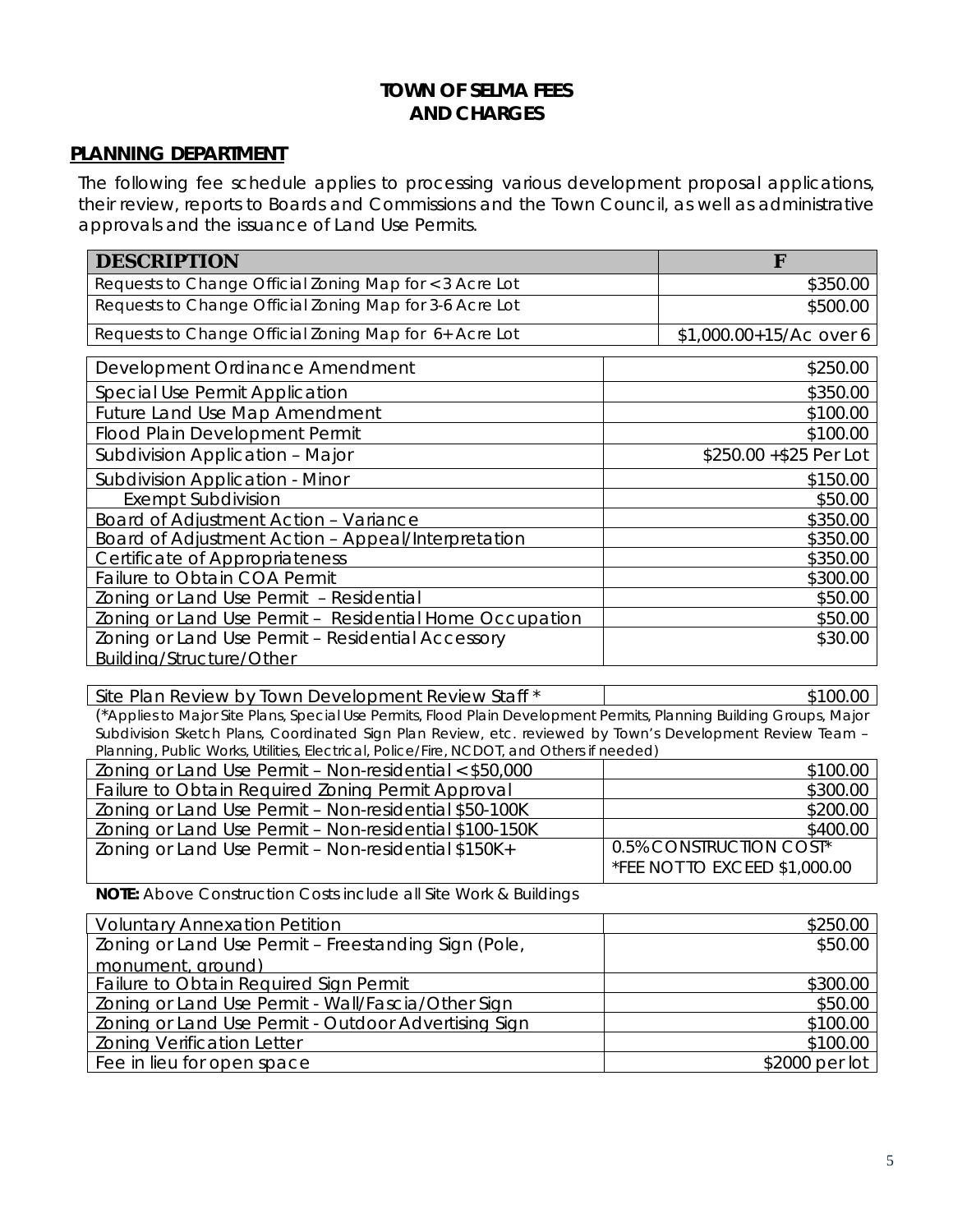## **CODE ENFORCEMENT**

| Number                       |       |       |       |       |       |         |       |       |         |         |
|------------------------------|-------|-------|-------|-------|-------|---------|-------|-------|---------|---------|
| <b>of</b>                    |       |       |       |       |       |         |       |       |         |         |
| <b>Violations</b>            |       |       | 3     | 4     | 5     | $\circ$ |       | 8     | 9       | 10      |
| (Per Year &                  |       |       |       |       |       |         |       |       |         |         |
| Service Fee                  |       |       |       |       |       |         |       |       |         |         |
| (per hour)                   | \$150 | \$150 | \$150 | \$150 | \$150 | \$150   | \$150 | \$150 | \$150   | \$150   |
| Citation                     | \$50  | \$150 | \$250 | \$350 | \$450 | \$550   | \$650 | \$750 | \$850   | \$950   |
| Total Penalty*               | \$200 | \$300 | \$400 | \$500 | \$600 | \$700   | \$800 | \$900 | \$1,000 | \$1,100 |
|                              |       |       |       |       |       |         |       |       |         |         |
| Grass Mowing (by contractor) |       |       |       |       |       |         |       |       |         |         |

| Service Fee (per Violation)  | \$150       |
|------------------------------|-------------|
| l Citation fee               | \$50        |
| Amount charged by Contractor | \$XX.XX     |
| Total Charge*                | \$250-\$400 |

\*Total Penalty shown is for **UP TO** 1 hour of service only. Add \$150 for each additional hour of service, rounded to the next hour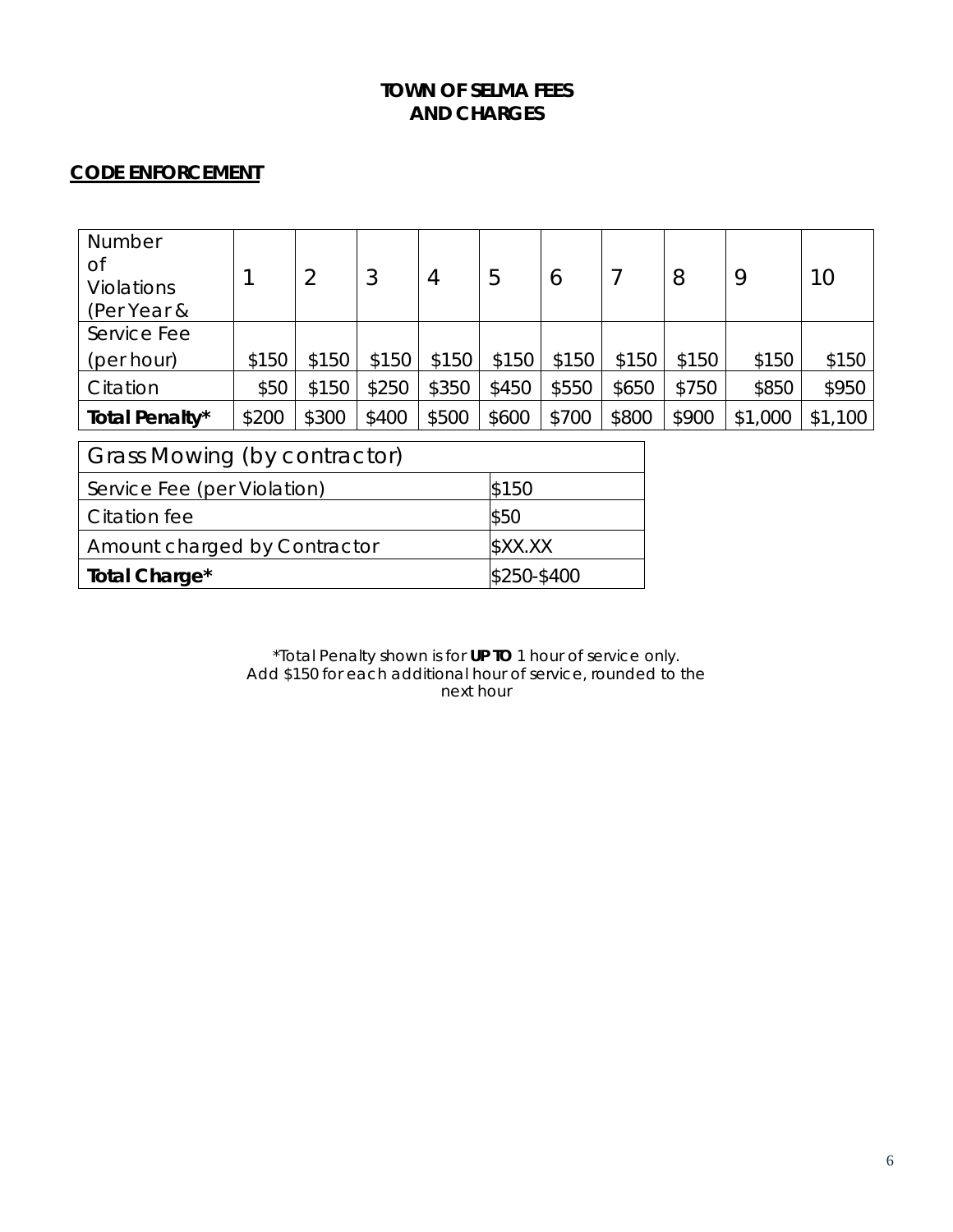## **LIBRARY**

| <b>Books:</b>                       |                          |
|-------------------------------------|--------------------------|
| Lost                                | Replacement Value        |
|                                     |                          |
| <b>Books on CD:</b>                 |                          |
| Lost                                | <b>Replacement Value</b> |
|                                     |                          |
| DVD's:                              |                          |
| Lost                                | <b>Replacement Value</b> |
|                                     |                          |
| Library Card:                       |                          |
| Lost                                | \$1.00                   |
|                                     |                          |
| Computer:                           |                          |
| Database Searches & Word Processing | \$.15 per page - B&W     |
| (Printed Pages)                     | \$.25 per page - Color   |
| Earbuds                             | \$2 per pair             |
| <b>USB Device 16 GB</b>             | \$5 per device           |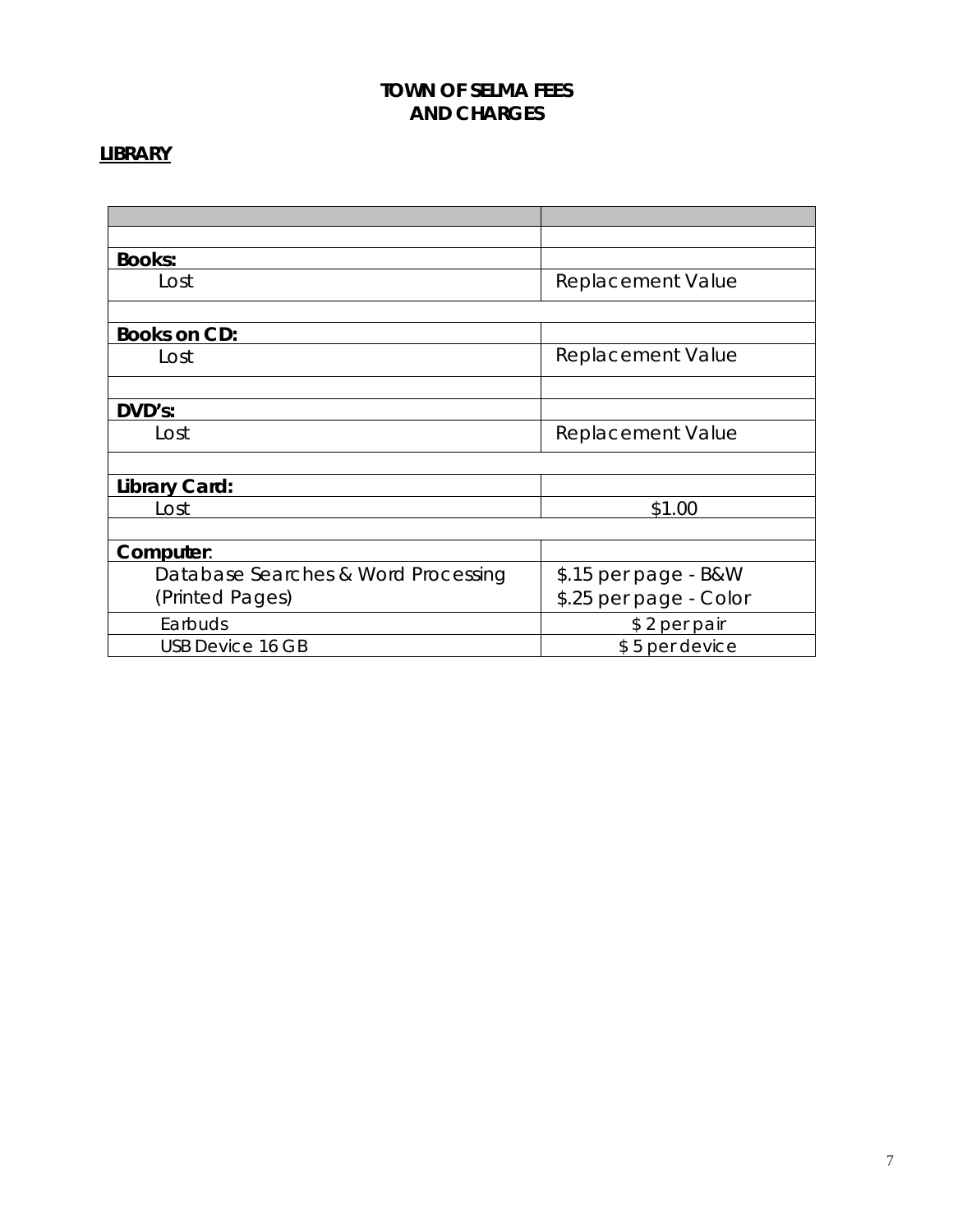## **PARKS AND RECREATION**

## **All Athletic Programs:**

<span id="page-10-0"></span>

| Resident     | \$25.00 per program |
|--------------|---------------------|
| Non-Resident | \$40.00 per program |

| <b>Special Events &amp; Programs:</b> | S Varied - Announced |
|---------------------------------------|----------------------|
|                                       | with Event           |

## **Ball field Rental:**

| Preparation of fields | \$25.00 per field |
|-----------------------|-------------------|
| Without Lights        | \$25.00 per hour  |
| With Lights           | \$35.00 per hour  |

## **Ball field per Day:**

| Preparation of fields | \$25.00 per field |
|-----------------------|-------------------|
| Without Lights        | \$150.00          |
| With Lights           | \$200.00          |

| Picnic Shelters - Area Parks | \$25/4 Hours             |
|------------------------------|--------------------------|
|                              | \$25.00 security deposit |

| <b>Richard B. Harrison Gymnasium</b> | \$60.00 per hour          |
|--------------------------------------|---------------------------|
|                                      | \$100.00 security deposit |

| <b>Town Hall Gazebo</b>                 | $$25.00$ per hour        |  |
|-----------------------------------------|--------------------------|--|
|                                         | \$25.00 security deposit |  |
|                                         |                          |  |
| $\Box$ Dirthdou Dorty of Donat (Caboasa | $0.25$ $0.0$ por bour    |  |

| Birthday Party at Depot/Caboose | \$25.00 per hour         |
|---------------------------------|--------------------------|
|                                 | \$25.00 security deposit |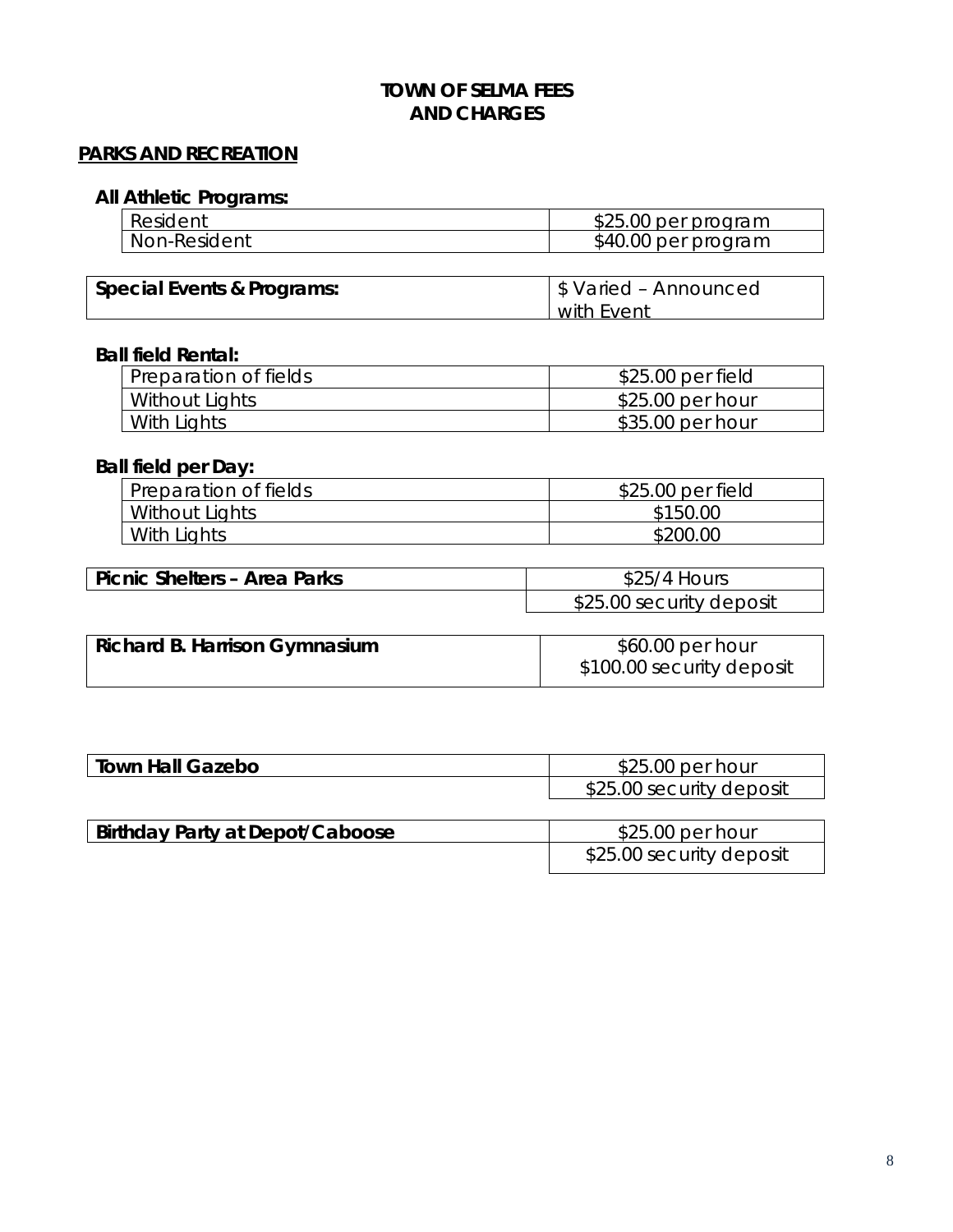## **POLICE**

## **Taxicab Permits:**

| Original (<br><b>Dperator Permit</b> |    |
|--------------------------------------|----|
| Renewal every<br>years               | ፍፍ |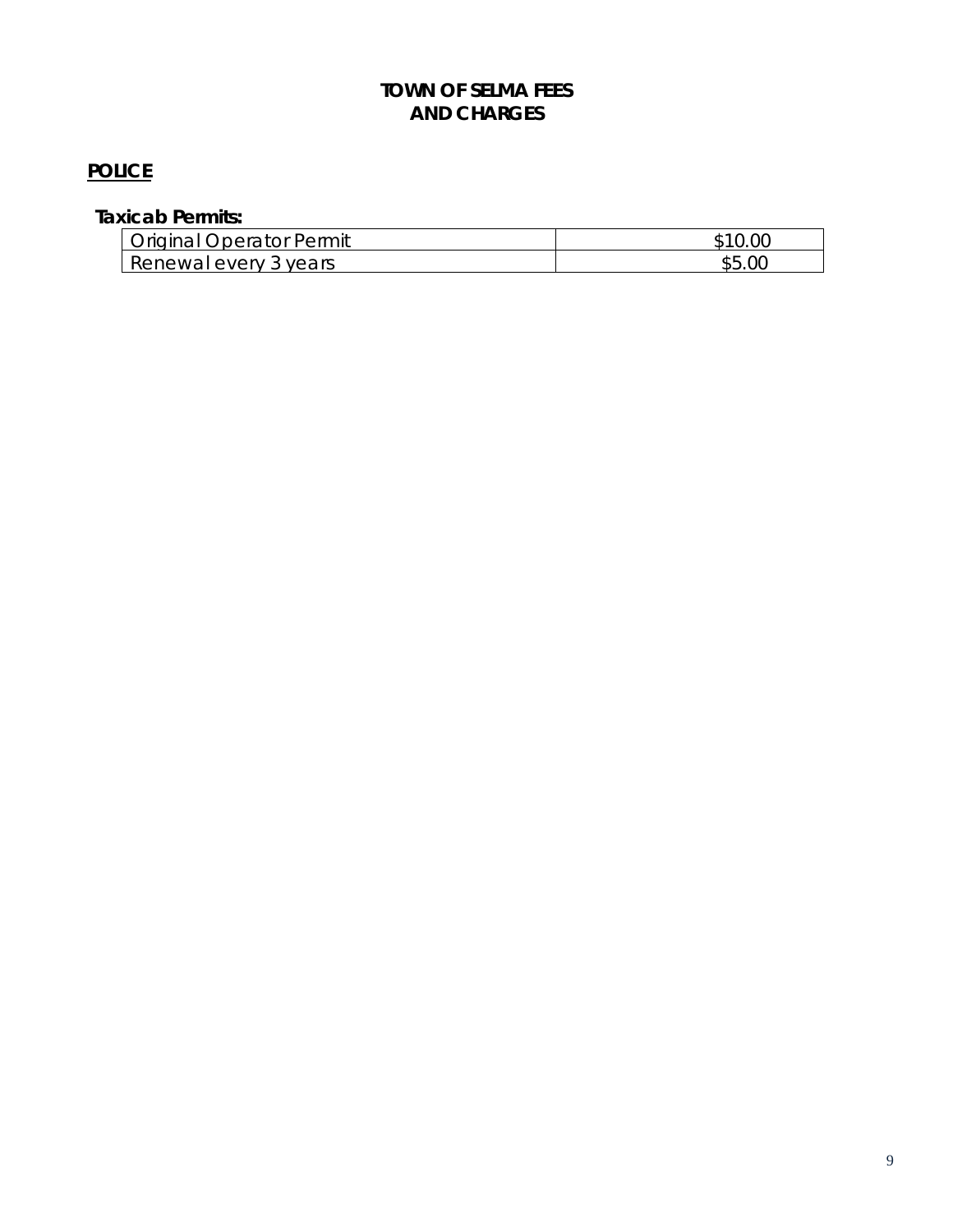## **PUBLIC WORKS**

| <b>DESCRIPTION</b>                 | <b>FFF</b>                       |
|------------------------------------|----------------------------------|
| Extra Garbage Carts per month      | \$25.00                          |
|                                    |                                  |
| Special or Call-back Collection    | \$25.00                          |
|                                    |                                  |
| Lost, Stolen, or Damaged Container | \$50.00                          |
|                                    |                                  |
| <b>Excessive Waste Hauling</b>     | \$150.00/Load<br>+ Landfill Fees |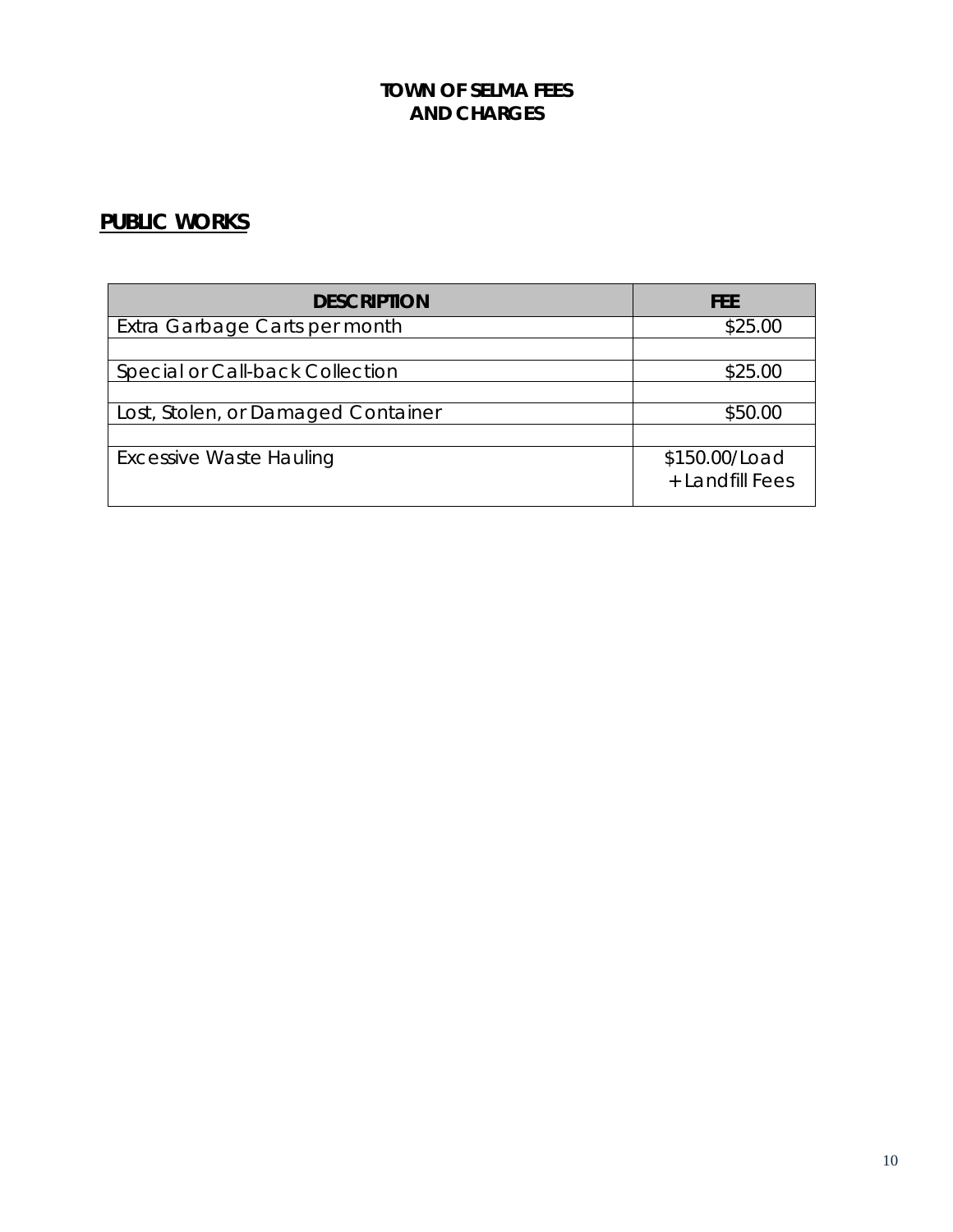## **TAXES**

| <b>DESCRIPTION</b>       | <b>FEE</b>                  |
|--------------------------|-----------------------------|
| <b>Personal Property</b> | $$.60/100$ per<br>valuation |
| Real Estate              | $$.60/100$ per<br>valuation |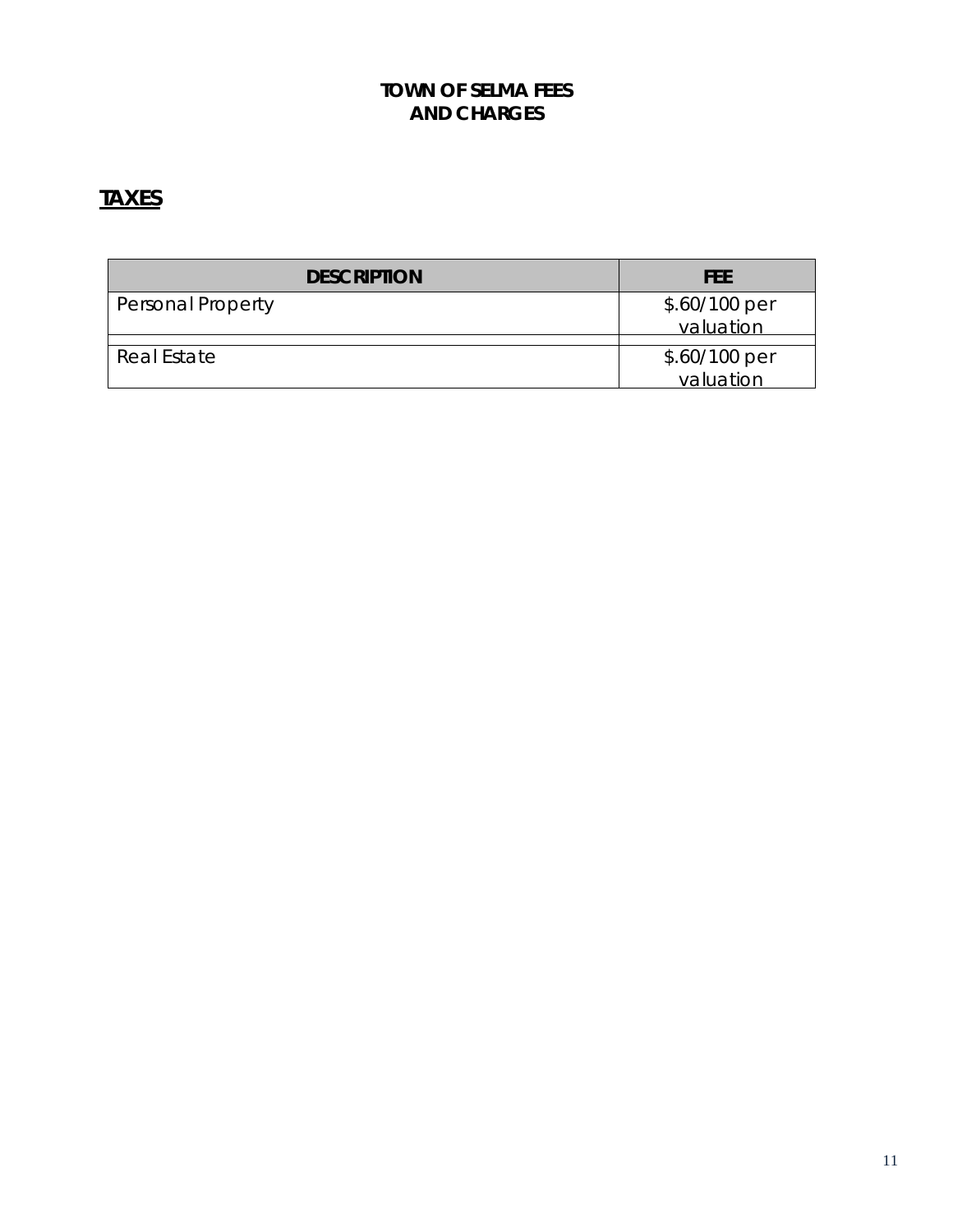#### <span id="page-14-0"></span>**UTILITY CONNECTION CHARGES**

| Application/Connection Fee (set meter base)                | \$35.00      |
|------------------------------------------------------------|--------------|
|                                                            |              |
| <b>Disconnection Processing Fee</b>                        | \$60.00      |
| During Normal Working Hours (8 AM – 5 PM)                  |              |
| Reconnection Service Outside Normal Working Hours          | \$160.00     |
| Reconnection of Service Wires at Pole                      | \$100.00     |
| Reconnection of 3-phase Meter due to Involuntary           | \$100.00     |
| Re-read Meter (No Charge for the 1st Recheck each Year)    | \$10.00      |
| Electric Meter Cut Seal Only or Water Meter Tampering      | \$50.00 Each |
| <b>Other Electrical Meter Tampering</b>                    | \$100.00     |
| 2 <sup>nd</sup> Occurrence of Meter Tampering - Additional | \$100.00     |
| 3rd Occurrence of Meter Tampering - Additional             | \$250.00     |

\*Additional Charges May Apply for Replacement of Damaged Equipment.

#### Damage to Equipment: .<br>Electric D

| EIECTRIC DEVICES              |                                                                           |
|-------------------------------|---------------------------------------------------------------------------|
| $\sqrt{2}$<br>LOCKING<br>Banu | $\sim$ $\sim$<br>PLU.                                                     |
| Meter                         | $\sim$<br>:ment<br>OSt<br>าเลเ<br>ker<br>$\overline{\phantom{a}}$<br>' שו |

Water Devices

| $\sim$<br>$\sim$<br>ut-c<br>$\cap$ ti<br> | $\sim$ $\sim$<br>ĸ                    |
|-------------------------------------------|---------------------------------------|
| Met                                       | ost<br>$\sim$ $\sim$ $\sim$<br>∸<br>᠂ |

| Late Penalty on Utility Bills     | 15% of Total Bill |
|-----------------------------------|-------------------|
|                                   |                   |
| Electric Department: Bucket Truck | \$75.00 per hour  |
|                                   | \$75.00/minimum   |
| Electric Department: Line Truck   | \$75.00 per hour  |
|                                   | $$75.00/m$ inimum |

Electric Department: Employee Labor

These Charges are the same as the specific employee's regular hourly wage during regular working hours and overtime (Regular hourly wage times 1.5) for off duty hours.

Installation of Permanent Electric Wire

| ∽<br>$\sim$ $\sim$<br>Jverh<br>$\overline{\phantom{a}}$<br>$\check{ }$ | $\sim$ $\sim$ |
|------------------------------------------------------------------------|---------------|
| $\sim$<br>$\sim$<br>$\sim$<br>◡<br>unu<br>◡<br>∼<br>$\sim$             | ~~<br>        |

Installation of Temporary Electric for Service Pole **100.00** \$100.00 (Installation of Electric Wire – Overhead or Underground)

| Commercial Service Fee |           |
|------------------------|-----------|
| 600 amp or less        | \$800.00  |
| Greater than 600 amp   | \$1000.00 |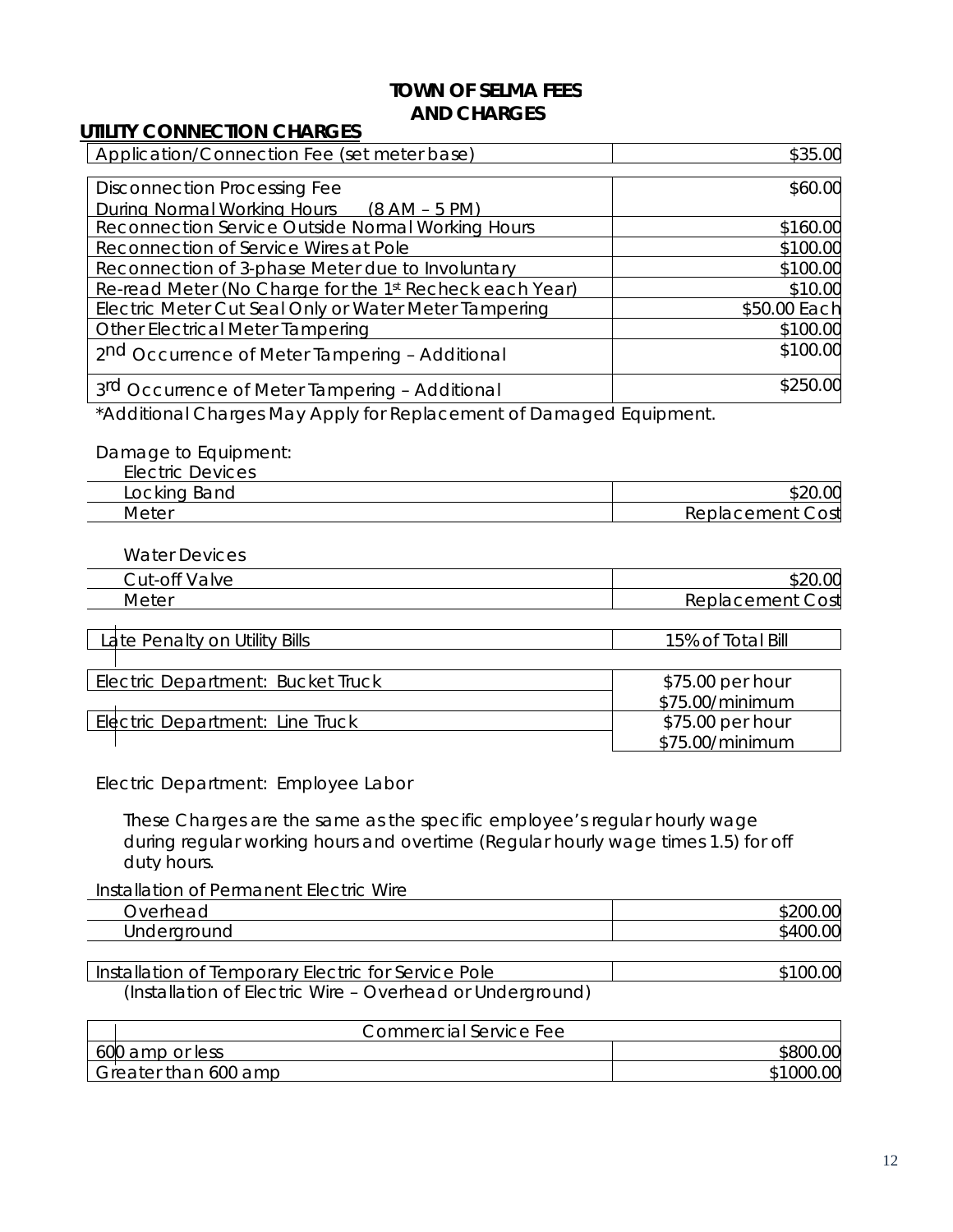## <span id="page-15-0"></span>**UTILITY DEPOSITS**

| <b>RESIDENTIAL</b>                                 | <b>FEE</b> |
|----------------------------------------------------|------------|
|                                                    |            |
| Deposits (Green Credit Rating):                    |            |
| Electric                                           | \$75       |
| Water                                              | \$50       |
| Sewer                                              | \$50       |
| Separate Service/Same Premises (Ex. Utility Bldg.) | \$50       |
| Deposits (Yellow Credit Rating):                   |            |
| Electric                                           | \$150      |
| Water                                              | \$100      |
| Sewer                                              | \$100      |
| Separate Service/Same Premises (Ex. Utility Bldg.) | \$100      |
| Deposits (Red Credit Rating):                      |            |
| Electric                                           | \$500      |
| Water                                              | \$150      |
| Sewer                                              | \$150      |
| Separate Service/Same Premises (Ex. Utility Bldg.) | \$150      |
| <b>Temporary Electricity</b>                       | \$100      |
| <b>COMMERCIAL/INDUSTRIAL</b>                       | <b>FEE</b> |
| Electric, Water & Sewer                            | \$500      |
|                                                    |            |
| <b>Water Only</b>                                  | \$50       |
| Sewer Only                                         | \$50       |
| Water & Sewer Only                                 | \$100      |
| <b>Electricity Only</b>                            | \$400      |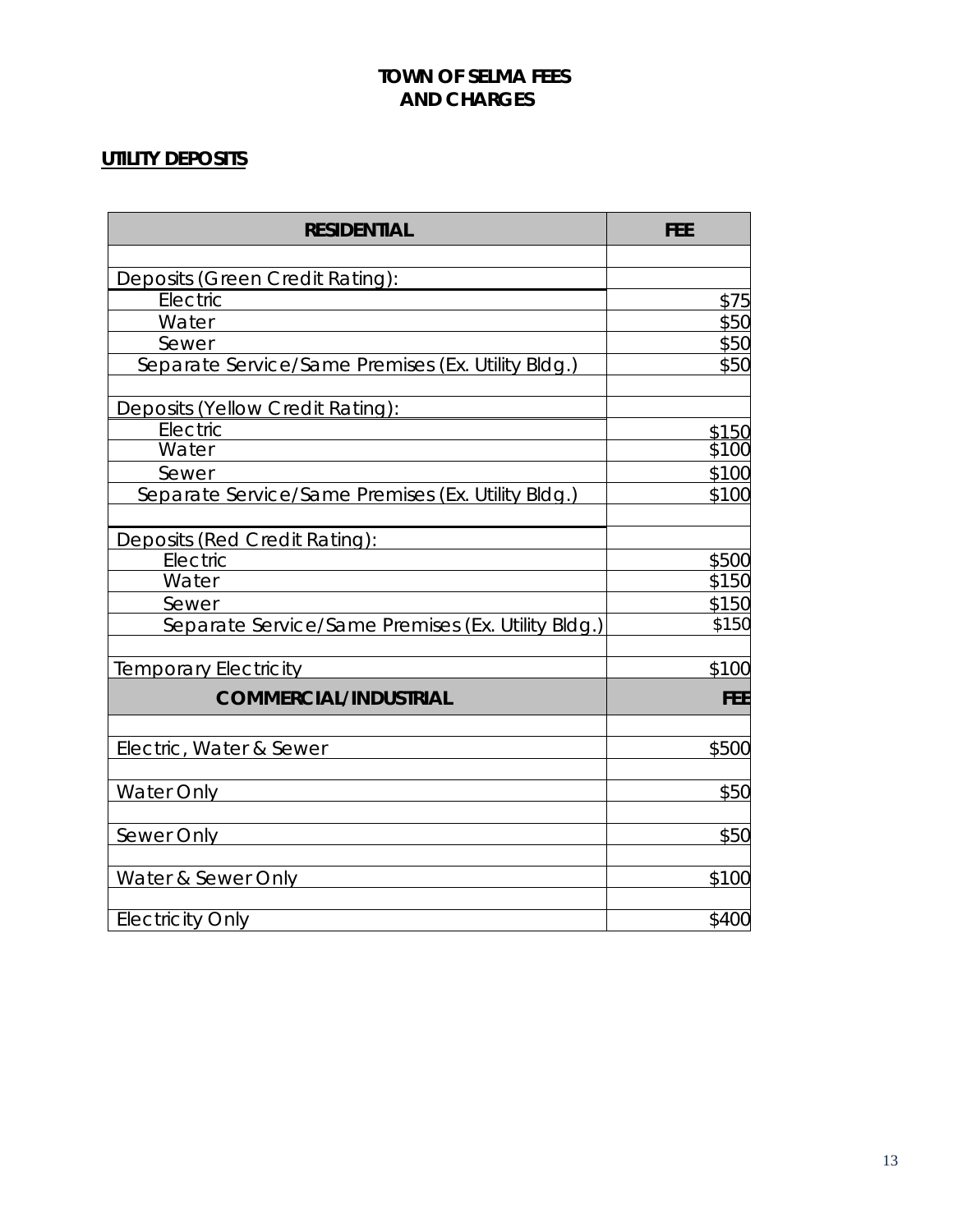## <span id="page-16-0"></span>**AREA LIGHTING**

| per month<br>55-Watt LED area light*<br>\$9.80<br>110-Watt LED streetlight*<br>\$15.55<br>96-Watt LED flood light*<br>\$16.00<br>200-Watt LED flood light*<br>\$24.80<br>300-Watt LED flood light*<br>\$34.10<br>100-Watt LED - Enclosed - Selma<br>\$6.75<br>Housing Authority Only*<br>250 Watt HPS*<br>\$6.75<br>Relocation of Area Light During One-Year Contract Period<br>\$100.00<br>110-Watt LED with Decorative Pole<br>\$15.55 Light +<br>10.50<br>Pole/Month<br>(\$26.05)<br>200-Watt LED with Decorative Pole<br>\$24.80 Light +<br>10.60<br>Pole/Month | <b>DESCRIPTION</b> | <b>FEE</b> |
|---------------------------------------------------------------------------------------------------------------------------------------------------------------------------------------------------------------------------------------------------------------------------------------------------------------------------------------------------------------------------------------------------------------------------------------------------------------------------------------------------------------------------------------------------------------------|--------------------|------------|
|                                                                                                                                                                                                                                                                                                                                                                                                                                                                                                                                                                     |                    |            |
|                                                                                                                                                                                                                                                                                                                                                                                                                                                                                                                                                                     |                    |            |
|                                                                                                                                                                                                                                                                                                                                                                                                                                                                                                                                                                     |                    |            |
|                                                                                                                                                                                                                                                                                                                                                                                                                                                                                                                                                                     |                    |            |
|                                                                                                                                                                                                                                                                                                                                                                                                                                                                                                                                                                     |                    |            |
|                                                                                                                                                                                                                                                                                                                                                                                                                                                                                                                                                                     |                    |            |
|                                                                                                                                                                                                                                                                                                                                                                                                                                                                                                                                                                     |                    |            |
|                                                                                                                                                                                                                                                                                                                                                                                                                                                                                                                                                                     |                    |            |
|                                                                                                                                                                                                                                                                                                                                                                                                                                                                                                                                                                     |                    |            |
|                                                                                                                                                                                                                                                                                                                                                                                                                                                                                                                                                                     |                    |            |
|                                                                                                                                                                                                                                                                                                                                                                                                                                                                                                                                                                     |                    |            |
|                                                                                                                                                                                                                                                                                                                                                                                                                                                                                                                                                                     |                    |            |
|                                                                                                                                                                                                                                                                                                                                                                                                                                                                                                                                                                     |                    |            |
|                                                                                                                                                                                                                                                                                                                                                                                                                                                                                                                                                                     |                    |            |
|                                                                                                                                                                                                                                                                                                                                                                                                                                                                                                                                                                     |                    |            |
|                                                                                                                                                                                                                                                                                                                                                                                                                                                                                                                                                                     |                    |            |
|                                                                                                                                                                                                                                                                                                                                                                                                                                                                                                                                                                     |                    |            |
|                                                                                                                                                                                                                                                                                                                                                                                                                                                                                                                                                                     |                    |            |
|                                                                                                                                                                                                                                                                                                                                                                                                                                                                                                                                                                     |                    |            |
|                                                                                                                                                                                                                                                                                                                                                                                                                                                                                                                                                                     |                    |            |
|                                                                                                                                                                                                                                                                                                                                                                                                                                                                                                                                                                     |                    |            |
|                                                                                                                                                                                                                                                                                                                                                                                                                                                                                                                                                                     |                    |            |
|                                                                                                                                                                                                                                                                                                                                                                                                                                                                                                                                                                     |                    |            |
|                                                                                                                                                                                                                                                                                                                                                                                                                                                                                                                                                                     |                    |            |
| (\$35.40)                                                                                                                                                                                                                                                                                                                                                                                                                                                                                                                                                           |                    |            |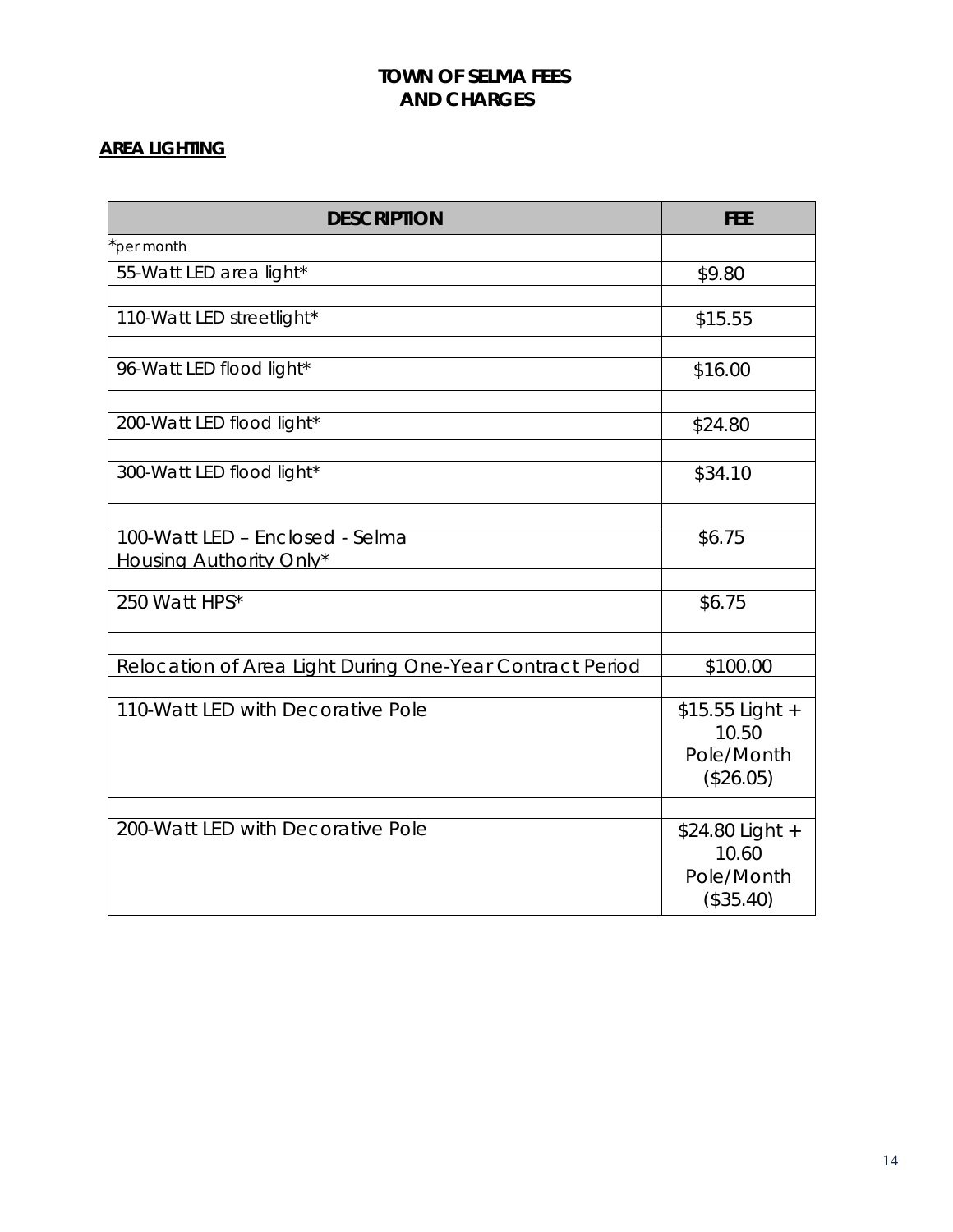#### <span id="page-17-0"></span>**ELECTRIC RATES**

| <b>DESCRIPTION</b>                                                                   | <b>FEE</b>         |
|--------------------------------------------------------------------------------------|--------------------|
| <b>Residential</b>                                                                   |                    |
| Single-Phase Basic Facilities Charge                                                 | \$10.19 per Month  |
| 3-Phase Basic Facilities Charge                                                      | \$17.69 per Month  |
| <b>All Additional kWh</b>                                                            | \$0.1115 per kWh   |
|                                                                                      |                    |
| Small General Service: 0-29.99 kW                                                    |                    |
| Single-Phase Basic Facilities Charge                                                 | \$19.72 per Month  |
| 3-Phase Basic Facilities Charge                                                      | \$27.72 per Month  |
| First 750 kWh                                                                        | \$0.12738 per kWh  |
| All Additional kWh                                                                   | \$0.11138 per kWh  |
|                                                                                      |                    |
| Medium General Service: 30-99.99 kW                                                  |                    |
| Single-Phase Basic Facilities Charge                                                 | \$39.27 per Month  |
| 3-Phase Basic Facilities Charge                                                      | \$48.27 per Month  |
| Demand Charge                                                                        | \$9.00 per Month   |
| <b>All Additional kWh</b>                                                            | \$0.08352 per kWh  |
|                                                                                      |                    |
| Large General Service: 100-1000 kW                                                   |                    |
| Single-Phase Basic Facilities Charge                                                 | \$110.00 per Month |
| 3-Phase Basic Facilities Charge                                                      | \$120.00 per Month |
| Demand Charge                                                                        | \$10.00 per kW     |
| All Additional kWh                                                                   | \$0.07648 per kWh  |
|                                                                                      |                    |
| Large General Service: Coincident Peak Rate                                          |                    |
| Large General Coincident Peak Rate (Offer to 3-Phase Schools, Churches, & some       |                    |
| manufacturing for customers with greater than 30kW, but less than 1000 kW per month) |                    |
| <b>Basic Facilities Charge</b>                                                       | \$510.00 per Month |
| <b>CP Demand Charge</b>                                                              | \$19.00 per kW     |
| <b>Excess Demand Charge</b>                                                          | \$2.70 per kW      |
| All Additional kWh                                                                   | \$0.05445 per kWh  |
|                                                                                      |                    |
| Large Industry Coincident Peak Rate (Customers with greater than 1000 kW per Month)  |                    |
| <b>Basic Facilities Charge</b>                                                       | \$634.00 per Month |
| CP Demand Charge                                                                     | \$19.00 per kW     |
| <b>Excess Demand Charge</b>                                                          | \$2.70 per kW      |
| All Additional kWh                                                                   | \$0.05145 per kWh  |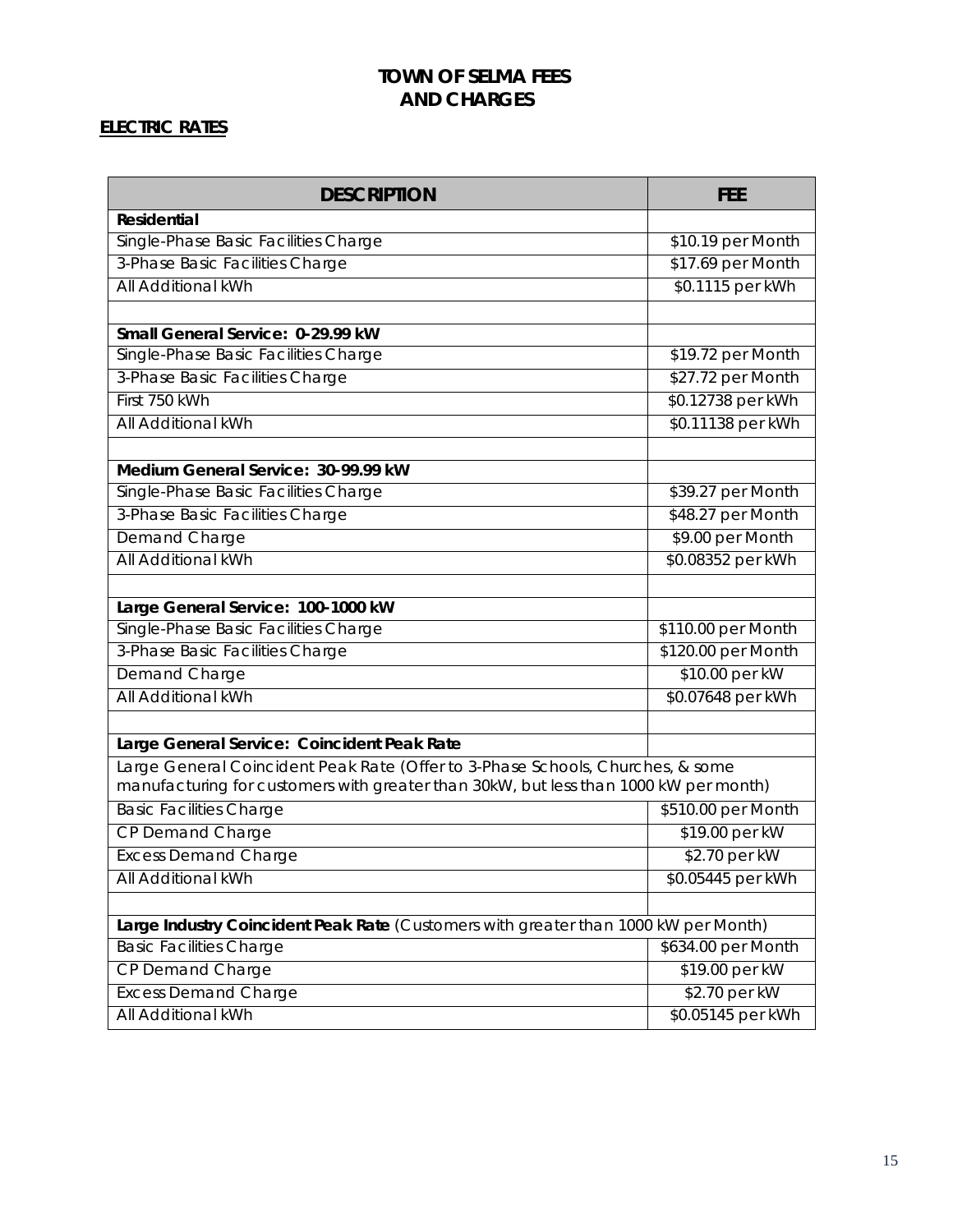#### **ELECTRIC - AREA LIGHTING SERVICE**

**AVAILABILITY.** THIS SCHEDULE IS AVAILABLE FOR SERVICE IN THE LIGHTING OF OUTDOOR AREAS BY MEANS OF MERCURY VAPOR OF SODIUM VAPOR LIGHTING UNITS THAT ARE LOCATED ON THE TOWN ELECTRIC SYSTEM.

**TYPE OF SERVICE.** PRIOR TO INSTALLING LIGHTING, THE CUSTOMER AND TOWN MUST ENTER INTO AN AGREEMENT FOR AREA LIGHTING SERVICE FOR A PERIOD OF ONE YEAR. THE TOWN WILL OWN, INSTALL, AND MAINTAIN THE AREA LIGHTING SERVICE. ALL LIGHTS WILL BE MOUNTED ON 30-FOOT WOODEN POLES.

**RATES.** PER ATTACHED LIST.

**PAYMENT**. THE BILLING MONTH IS DEFINED AS THE PERIOD INTERVENING BETWEEN METER READINGS, SUCH READINGS BEING TAKEN ONCE EACH MONTH. BILLS ARE DUE WHEN RENDERED FOR PAYMENTS. ANY BILLS NOT PAID BY THE DUE DATE OF EACH MONTH SHALL BE SUBJECT TO A 15% PENALTY. ANY ACCOUNT NOT PAID BY THE CUT OFF DATE EACH MONTH SHALL BE SUBJECT TO DISCONNECTION OF UTILITY SERVICE(S). IF SERVICE IS TERMINATED PRIOR TO THE EXPIRATION OF THE CONTRACT PERIOD, ACCOUNT WILL BE CHARGED ABOVE RATES FOR REMAINDER OF CONTRACT PERIOD TO FULFILL OBLIGATION. A RELOCATION CHARGE OF \$50.00 WILL BE ASSESSED IF THE POLE IS REMOVED.

**SALES TAX.** NORTH CAROLINA SALES TAX OF 7 % WILL BE ADDED TO THE BILLS AS DETERMINED ABOVE.

**GENERAL.** SERVICE IS REGULATED BY SELMA MUNICIPAL CODE AND POLICIES AS ADOPTED AND AMENDED BY THE TOWN COUNCIL AND AVAILABLE AT THE TOWN OF SELMA.

**AMENDED:** JULY 1, 1991 (BILLED AUGUST 1, 1991) JULY 1, 1993 (BILLED SEPTEMBER 1, 1993) FEBRUARY 1, 2003 (BILLED MARCH 1, 2003) AUGUST 11, 2009 (BILLED SEPTEMBER 1, 2009) JULY 1, 2016 (BILLED AUGUST 1, 2016) JULY 1, 2017 (BILLED AUGUST 1, 2017)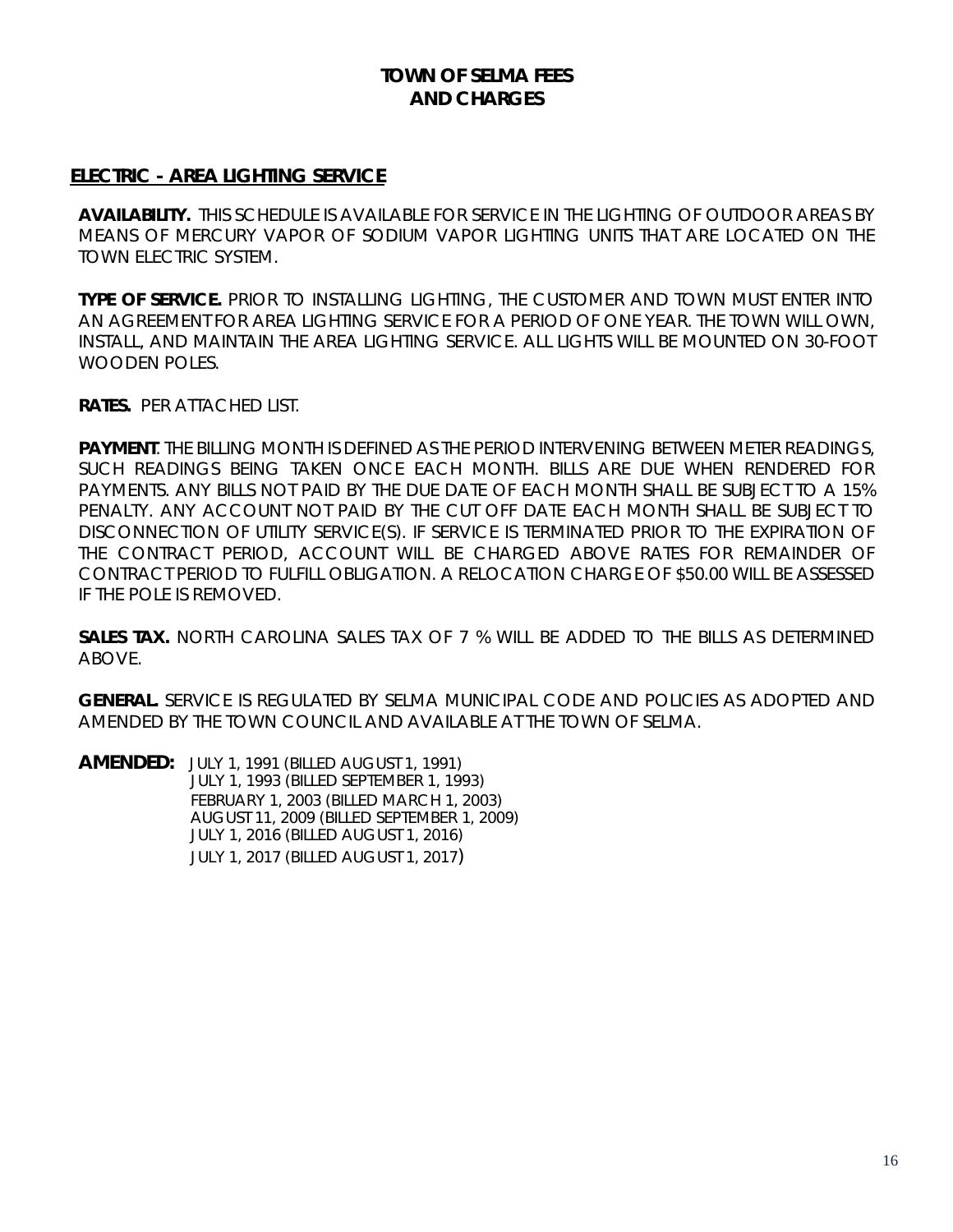#### **ELECTRIC RATE SCHEDULE – RESIDENTIAL SERVICE**

**AVAILABILITY.** THIS SCHEDULE IS AVAILABLE WHEN ELECTRIC SERVICE IS USED FOR DOMESTIC PURPOSES IN AND ABOUT A RESIDENTIAL DWELLING UNIT. THIS SCHEDULE IS NOT AVAILABLE FOR ANY COMMERCIAL OR INDUSTRIAL APPLICATIONS. DELIVERY OF SERVICE UNDER THIS SCHEDULE SHALL BE TO THE CUSTOMER'S PREMISES AT ONE POINT OF DELIVERY THROUGH ONE KILOWATT-HOUR METER.

**TYPE OF SERVICE.** THE TOWN WILL NORMALLY SUPPLY THE EQUIPMENT NEECSSARY AND WILL DELIVER TO THE CUSTOMER THROUGH ONE METER AT ONE DELIVERY POINT MUTUALLY SATISFACTORY TO THE TOWN AND THE CUSTOMER, 60 CYCLE ALTERNATING CURRENT ELECTRICITY OF THE PHASE AND VOLTAGE DESIRED BY THE CUSTOMER, PROVIDED ELECTRICITY OF THE PHASE AND VOLTAGE DESIRED BY THE CUSTOMER IS AVAILABLE GENERALLY IN THE AREA IN WHICH SERVICE IS DESIRED. THREE- PHASE SERVICE WILL BE SUPPLIED, IF AVAILABLE. THE TOWN WILL HAVE FINAL DECISION ON WHERE SERVICE WILL BE LOCATED.

#### **RATES.**

BASIC FACILITIES CHARGE \$10.19 PER MONTH ENERY CHARGE: ALL kWh  $$0.1115$  PER kWh THREE-PHASE SERVICE \$17.69 PER MONTH

**DETERMINATION OF ENERGY.** THE kWh OF ENERGY SHALL BE THE SUM OF ALL 60-MINUTE INTEGRATED DEMAND READINGS DURING THE CURRENT BILLING PERIOD.

**PAYMENT.** THE BILLING MONTH IS DEFINED AS THE PERIOD INTERVENING BETWEEN METER READINGS SUCH READINGS BEING TAKEN ONCE EACH MONTH. BILLS ARE DUE WHEN RENDERED FOR PAYMENTS. ANY BILLS NOT PAID BY THE DUE DATE OF EACH MONTH SHALL BE SUBJECT TO A 15% PENALTY. ANY ACCOUNT NOT PAID BY CUT OFF DATE OF EACH MONTH SHALL BE SUBJECT TO DISCONNECTION OF UTILITY SERVICE(S).

**SALES TAX.** NORTH CAROLINA SALES TAX OF 7 % WILL BE ADDED TO THE BILLS AS DETERMINED ABOVE.

**GENERAL**. SERVICE IS REGULATED BY SELMA MUNICIPAL CODE AND POLICIES AS ADOPTED AND AMENDED BY THE TOWN COUNCIL AND AVAILABLE AT THE TOWN OF SELMA.

**AMENDED:** JULY 1, 1992 (BILLED SEPTEMBER 1, 1992) JULY 1, 1993 (BILLED SEPTEMBER 1, 1993) JULY 1, 1994 (BILLED SEPTEMBER 1, 1994) FEBRUARY 1, 2003 (BILLED MARCH 1, 2003) MAY 17, 2005 (BILLED JULY 1, 2005) JANUARY 19, 2006 (BILLED MARCH 1, 2006) NOVEMBER 14, 2006 (BILLED DECEMBER 1, 2006) NOVEMBER 14, 2006 (BILLED FEBRUARY 1, 2007) AUGUST 11, 2009 (BILLED SEPTEMBER 1, 2009) JUNE 12, 2012 (BILLED JULY 15, 2012) JUNE 24, 2014 (BILLED JULY 15, 2014) NOVEMBER 5, 2015 (BILLED NOVEMBER 30, 2015) JULY 1, 2016 (BILLED AUGUST 1, 2016) JULY 1, 2017 (BILLED AUGUST 1, 2017) APRIL 9, 2019 (BILLED APRIL 26, 2019)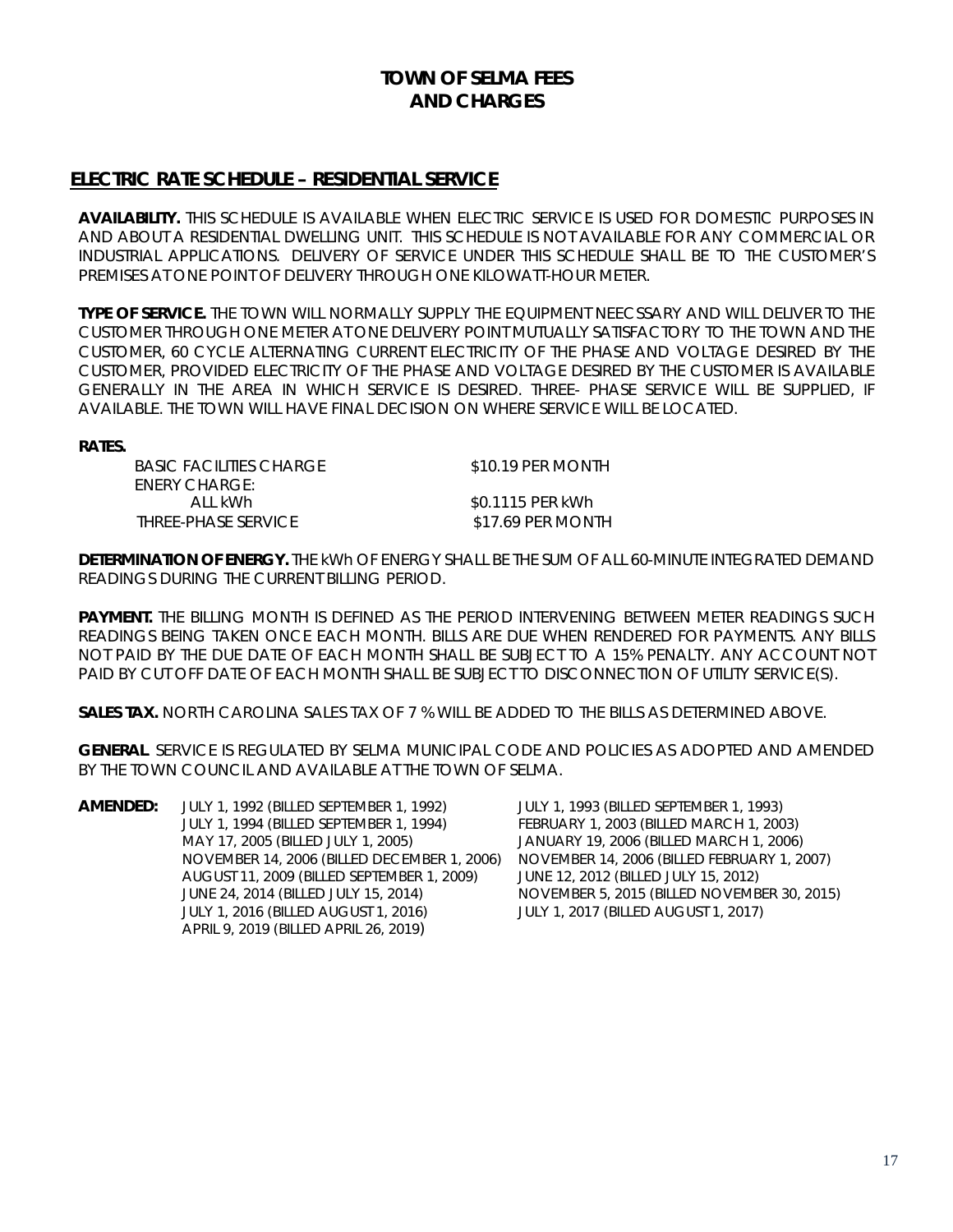#### **ELECTRIC RATE SCHEDULE - SMALL GENERAL SERVICE**

READINGS DURING THE CURRENT BILLING PERIOD.

**AVAILABILITY.** THIS SCHEDULE IS AVILABLE FOR ELECTRIC SERVICE USED BY A NON-RESIDENTIAL CUSTOMER WITH A DEMAND OF LESS THAN 30 kW. THIS SCHEDULE IS NOT AVAILABLE FOR RESIDENTIAL SERVICE, FOR RESALE; FOR DEMAND OF 30 kW OR MORE; FOR BREAKDOWN OR PARALLEL OPERATION.

**TYPE OF SERVICE.** THE TOWN WILL NORMALLY SUPPLY THE EQUIPMENT NECESSARY AND WILL DELIVER TO THE CUSTOMER THROUGH ONE METER AT ONE DELIVERY POINT MUTUALLY SATISFACTORY TO THE TOWN AND THE CUSTOMER, 60 CYCLE ALTERNATING CURRENT ELECTRICITY OF THE PHASE AND VOLTAGE DESIRED BY THE CUSTOMER IS AVAILABLE GENERALLY IN THE AREA IN WHICH SERVICE IS DESIRED. THREE-PHASE SERVICE WILL BE SUPPLIED, IF AVAILABLE. THE TOWN WILL HAVE FINAL DECISION ON WHERE SERVICE WILL BE LOCATED.

RATES:

BASIC FACILITIES CHARGE \$19.72 PER MONTH ENERGY CHARGE: FIRST 750 kWh \$0.12738 PER kWh ALL ADDITIONAL kWh
80.11138 PER kWh THREE-PHASE SERVICE **\$27.72 PER MONTH** 

**DETERMINATION OF ENERGY**. THE kWh OF ENERGY SHALL BE THE SUM OF ALL 60-MINUTE INTEGRATED DEMAND

**PAYMENT.** THE BILLING MONTH IS DEFINED AS THE PERIOD INTERVENING BETWEEN METER READINGS; SUCH READINGS BEING TAKEN ONCE EACH MONTH. BILLS ARE DUE WHEN RENDERED FOR PAYMENTS. ANY BILLS NOT PAID BY DUE DATE OF EACH MONTH SHALL BE SUBJECT TO A 15% PENALTY. ANY ACCOUNT NOT PAID BY THE CUT OFF DATE OF EACH MONTH SHALL BE SUBJECT TO DISCONNECTION OF UTILITY SERVICE(S).

**SALES TAX.** NORTH CAROLINA SALES TAX OF 7 % WILL BE ADDED TO THE BILLS AS DETERMINED ABOVE.

**GENERAL**. SERVICE IS REGULATED BY SELMA MUNICIPAL CODE AND POLICIES AS ADOPTED AND AMENDED BY THE TOWN COUNCIL AND AVAILABLE AT THE TOWN OF SELMA.

| AMENDED: | JULY 1, 1992 (BILLED SEPTEMBER 1, 1992)     | JULY 1, 1993 (BILLED SEPTEMBER 1, 1993)     |
|----------|---------------------------------------------|---------------------------------------------|
|          | JULY 1, 1994 (BILLED SEPTEMBER 1, 1994)     | FEBRUARY 1, 2003 (BILLED MARCH 1, 2003)     |
|          | MAY 17, 2005 (BILLED JULY 1, 2005)          | JANUARY 19, 2006 (BILLED MARCH 1, 2006)     |
|          | NOVEMBER 14, 2006 (BILLED DECEMBER 1, 2006) | NOVEMBER 14, 2006 (BILLED FEBRUARY 1, 2007) |
|          | AUGUST 11, 2009 (BILLED SEPTEMBER 1, 2009)  | JUNE 24, 2014 (BILLED JULY 15, 2014)        |
|          | NOVEMBER 5, 2015 (BILLED NOVEMBER 30, 2015) | JULY 1, 2016 (BILLED AUGUST 1, 2016)        |
|          | JULY 1, 2017 (BILLED AUGUST 1, 2017)        | APRIL 9, 2019 (BILLED APRIL 26, 2019)       |
|          |                                             |                                             |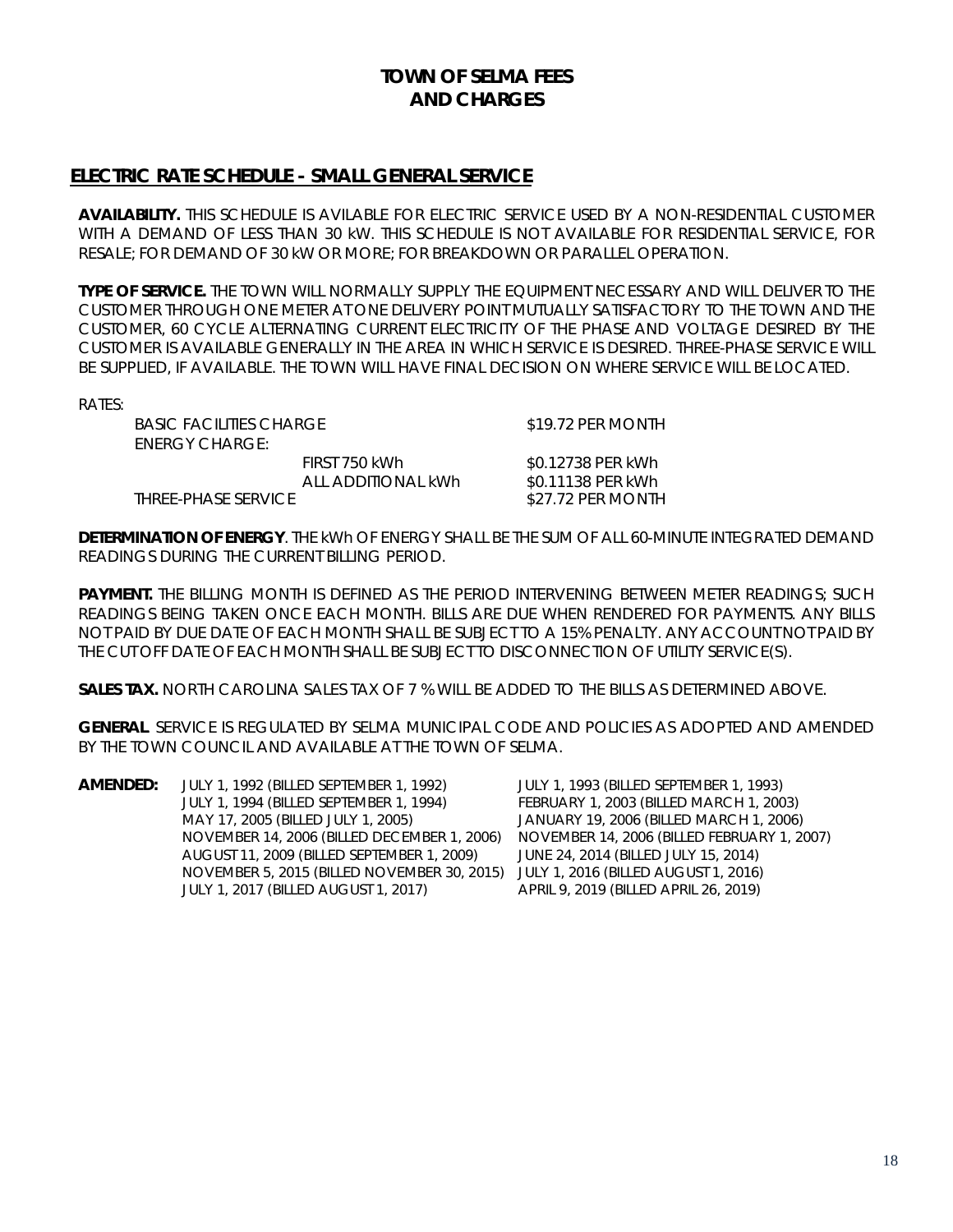#### **ELECTRIC RATE SCHEDULE - MEDIUM GENERAL SERVICE**

**AVAILABILITY.** THIS SCHEDULE IS AVAILABLE FOR ELECTRIC SERVICE USED BY A NON-RESIDENTIAL CUSTOMER WITH A DEMAND OF 30 kW AND GREATER BUT LESS THAN 100 kW. THIS SCHEDULE IS NOT AVAILABLE FOR RESIDENTIAL SERVICE, FOR RESALE; FOR DEMAND OF 100 kW OR MORE; FOR BREAKDOWN OR PARALLEL OPERATION.

**TYPE OF SERVICE.** THE TOWN WILL NORMALLY SUPPLY THE EQUIPMENT NECESSARY AND WILL DELIVER TO THE CUSTOMER THROUGH ONE METER AT ONE DELIVERY POINT MUTUALLY SATISFACTORY TO THE TOWN AND THE CUSTOMER, 60 CYCLE ALTERNATING CURRENT ELECTRICITY OF THE PHASE AND VOLTAGE DESIRED BY THE CUSTOMER, PROVIDED ELECTRICITY OF THE PHASE AND VOLTAGE DESIRED BY THE CUSTOMER IS AVAILABLE GENERALLY IN THE AREA IN WHICH SERVICE IS DESIRED. THREE- PHASE SERVICE WILL BE SUPPLIED, IF AVAILABLE. THE TOWN WILL HAVE THE FINAL DECISION ON WHERE SERVICE WILL BE LOCATED.

#### **RATES.**

BASIC FACILITIES CHARGE<br>DEMAND CHARGE (ALL kW) \$9.00 per kW DEMAND CHARGE (ALL kW) ENERGY CHARGE (ALL kWh) \$0.08352 PER kWh THREE-PHASE SERVICE **\$48.27 PER MONTH** 

**DETERMINATION OF ENERGY.** THE kWh OF ENERGY SHALL BE THE SUM OF ALL 60-MINUTE INTEGRATED DEMAND READINGS DURING THE CURRENT BILLING PERIOD.

**DETERMINATION OF DEMAND.** THE DETERMINATION OF THE kW OF BILLING DEMAND SHALL BE THE HIGHEST kW MEASURED DURING ANY 15-MINUTE INTERVAL DURING THE CURRENT BILLING PERIOD.

**PAYMENT.** THE BILLING MONTH IS DEFINED AS THE PERIOD INTERVENING BETWEEN METER READINGS; SUCH READINGS BEING TAKEN ONCE EACH MONTH. BILLS ARE DUE WHEN RENDERED FOR PAYMENTS. ANY BILLS NOT PAID BY THE DUE DATE OF EACH MONTH SHALL BE SUBJECT TO A 15% PENALTY. ANY ACCOUNT NOT PAID BY THE CUT OFF DATE OF EACH MONTH SHALL BE SUBJECT TO DISCONNECTION OF UTILITY SERVICE(S).

**SALES TAX.** NORTH CAROLINA SALES TAX OF 7 % WILL BE ADDED TO THE BILLS AS DETERMINED ABOVE.

**GENERAL.** SERVICE IS REGULATED BY SELMA MUNICIPAL CODE AND POLICIES AS ADOPTED AND AMENDED BY THE TOWN COUNCIL AND AVAILABLE AT THE TOWN OF SELMA.

**AMENDED:** JULY 1, 1992 (BILLED SEPTEMBER 1, 1992) JULY 1, 1993 (BILLED SEPTEMBER 1, 1993) MAY 17, 2005 (BILLED JULY 1, 2005) JANUARY 19, 2006 (BILLED MARCH 1, 2006) NOVEMBER 14, 2006 (BILLED DECEMBER 1, 2006) NOVEMBER 14, 2006 (BILLED FEBRUARY 1, 2007) AUGUST 11, 2009 (BILLED SEPTEMBER 1, 2009) JUNE 24, 2014 (BILLED JULY 15, 2014) NOVEMBER 5, 2015 (BILLED NOVEMBER 30, 2015) JULY 1, 2016 (BILLED AUGUST 1, 2016) JULY 1, 2017 (BILLED AUGUST 1, 2017) APRIL 9, 2019 (BILLED APRIL 26, 2019)

FEBRUARY 1, 2003 (BILLED MARCH 1, 2003)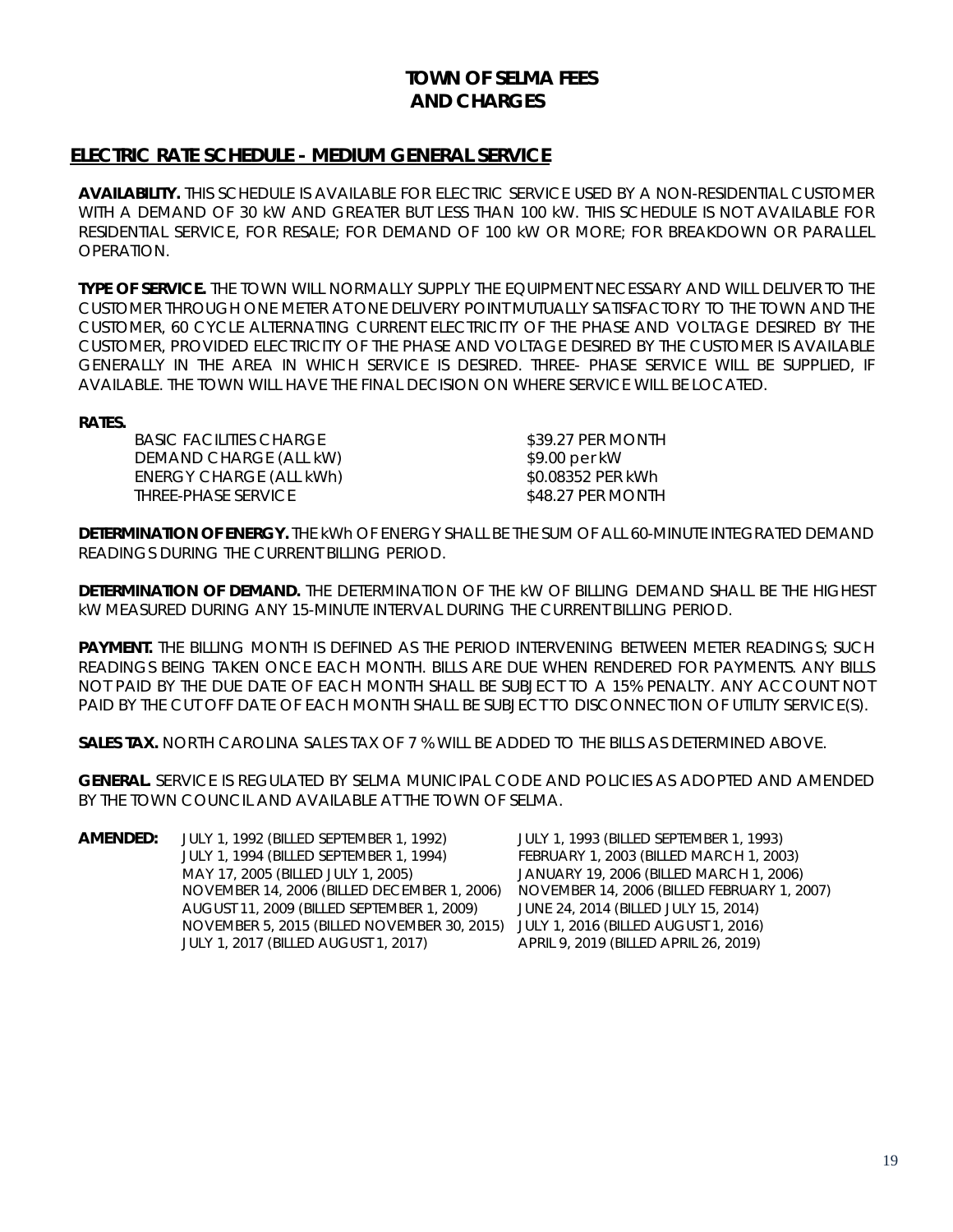#### **ELECTRIC RATE SCHEDULE - LARGE GENERAL SERVICE**

**AVAILABILITY.** THIS SCHEDULE IS AVAILABLE FOR ELECTRIC SERVICE USED BY A NON-RESIDENTIAL CUSTOMER CONTRACTING WITH A DEMND OF 100kW OR GREATER BUT LESS THAN 1000 kW. THIS SCHEDULE IS NOT AVAILABLE FOR RESIDENTIAL SERVICE, FOR RESALE, FOR BREAKDOWN OR PARALLEL OPERATION.

**TYPE OF SERVICE.** THE TOWN WILL NORMALLY SUPPLY THE EQUIPMENT NEECSSARY AND WILL DELIVER TO THE CUSTOMER THROUGH ONE METER AT ONE DELIVERY POINT MUTUALLY SATISFACTORY TO THE TOWN AND THE PROVIDED ELECTRICITY OF THE PHASE AND VOLTAGE DESIRED BY THE CUSTOMER IS AVAILABLE GENERALLY IN THE AREA IN WHICH SERVICE IS DESIRED. THREE-PHASE SERVICE WILL BE SUPPLIED, IF AVAILABLE. THE TOWN WILL HAVE FINAL DECISION ON WHERE SERVICE WILL BE LOCATED.

**RATES.**

BASIC FACILITIES CHARGE  $$310.00$  PER MONTH DEMAND CHARGE (ALL kW) \$10.00 PER kW<br>ENERGY CHARGE (ALL kWh) \$0.07648 PER kWh ENERGY CHARGE (ALL kWh)  $$0.07648$  PER kWh<br>THREE-PHASE SERVICE  $$120.00$  PER MONTH THREE-PHASE SERVICE

**DETERMINATION OF ENERGY.** THE kWh OF ENERGY SHALL BE THE SUM OF ALL 60-MINUTE INTEGRATED DEMAND READINGS DURING THE CURRENT BILLING PERIOD.

**PAYMENT.** THE BILLING MONTH IS DEFINED AS THE PERIOD INTERVENING BETWEEN METER READINGS, SUCH READINGS BEING TAKEN ONCE EACH MONTH. BILLS ARE DUE WHEN RENDERED FOR PAYMENTS. ANY BILLS NOT PAID BY THE DUE DATE OF EACH MONTH SHALL BE SUBJECT TO A 15% PENALTY. ANY ACCOUNT NOT PAID BY THE CUT OFF DATE OF EACH MONTH SHALL BE SUBJECT TO DISCONNECTION OF UTILITY SERVICE(S).

**SALES TAX.** NORTH CAROLINA SALES TAX OF 7 % WILL BE ADDED TO THE BILLS AS DETERMINED ABOVE.

**GENERAL.** SERVICE IS REGULATED BY SELMA MUNICIPAL CODE AND POLICIES AS ADOPTED AND AMENDED BY THE TOWN COUNCIL AND AVAILABLE AT THE TOWN OF SELMA.

| JULY 1, 1992 (BILLED SEPTEMBER 1, 1992)     | JULY 1, 1993 (BILLED SEPTEMBER 1, 1993)     |
|---------------------------------------------|---------------------------------------------|
| JULY 1, 1994 (BILLED SEPTEMBER 1, 1994)     | FEBRUARY 1, 2003 (BILLED MARCH 1, 2003)     |
| MAY 17, 2005 (BILLED JULY 1, 2005)          | JANUARY 19, 2006 (BILLED MARCH 1, 2006)     |
| NOVEMBER 14, 2006 (BILLED DECEMBER 1, 2006) | NOVEMBER 14, 2006 (BILLED FEBRUARY 1, 2007) |
|                                             | JUNE 24, 2014 (BILLED JULY 15, 2014)        |
| NOVEMBER 5, 2015 (BILLED NOVEMBER 30, 2015) | JULY 1, 2016 (BILLED AUGUST 1, 2016)        |
| JULY 1, 2017 (BILLED AUGUST 1, 2017)        | APRIL 9, 2019 (BILLED APRIL 26, 2019)       |
|                                             | AUGUST 11, 2009 (BILLED SEPTEMBER 1, 2009)  |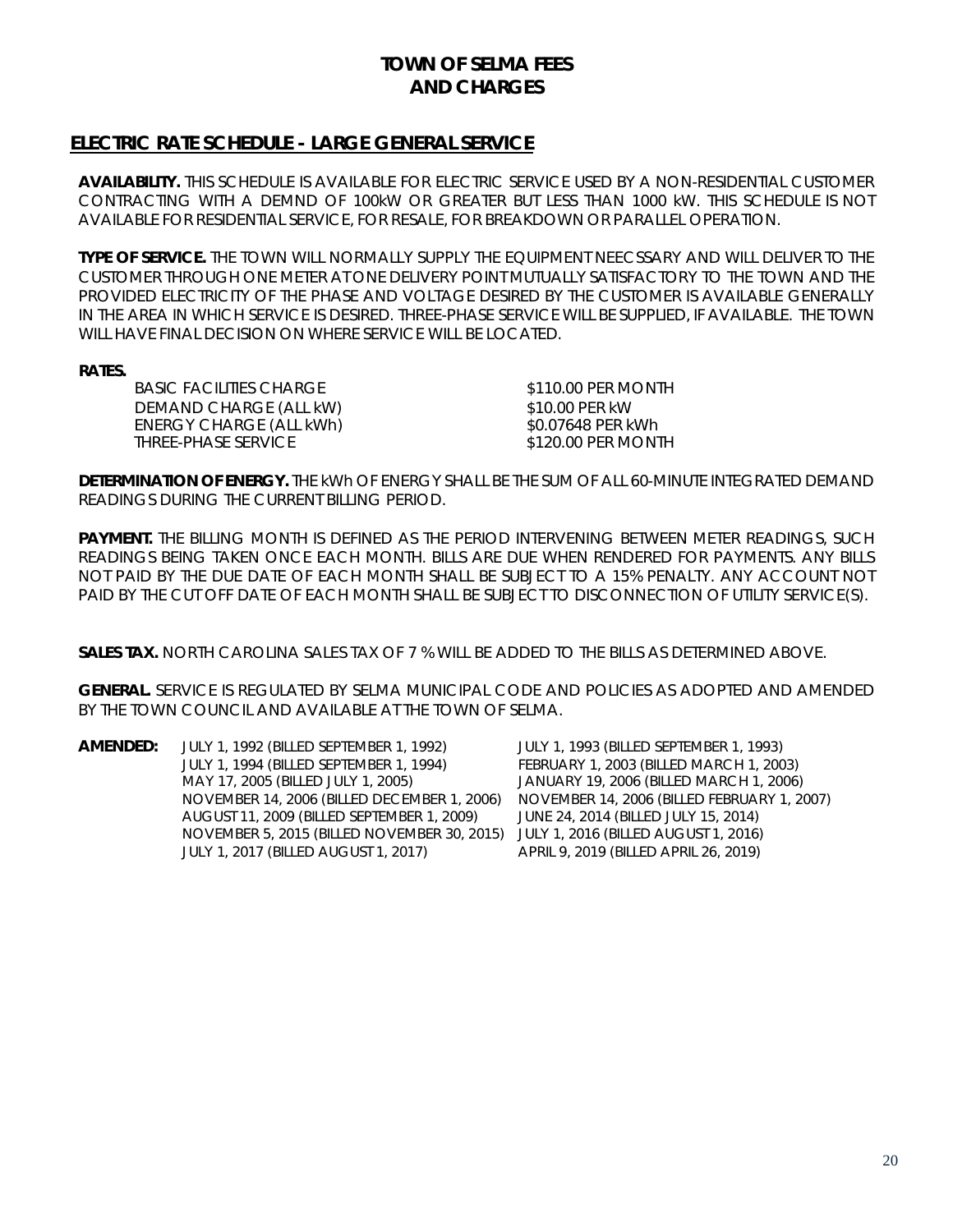#### **ELECTRIC RATE SCHEDULE - LARGE GENERAL SERVICE CP RATE**

**AVAILABILITY.** THIS SCHEDULE IS AVAILABLE FOR NONRESIDENTIAL ELECTRIC SERVICE WHEN THE CUSTOMER'S MONTHLY-METERED DEMAND IS GREATER THAN 30 kW, BUT LESS THAN 1,000 kW. AN ELECTRIC SERVICE AGREEMENT WITH THE TOWN IS REQUIRED PRIOR TO RECEIVING SERVICE UNDER THIS SCHEDULE.

SERVICE IS NOT AVAILABLE UNDER THIS SCHEDULE FOR BREAKDOWN, STANDBY, SUPPLEMENTARY, OR RESALE SERVICE. GENERATION MAY NOT BE INTERCONNECTED WITH THE CUSTOMER'S FACILITIES, EXCEPT BY PRIOR WRITTEN CONSENT OF THE ELECTRIC SUPERINTENDENT/PUBLIC UTILITIES DIRECTOR.

**TYPE OF SERVICE.** THIS SCHEDULE IS APPLICABLE FOR ALTERNATING CURRENT, 60 HERTZ, SINGLE-PHASE TWO OR THREE WIRES, OR THREE PHASE THREE OR FOUR WIRES ELECTRIC SERVICE AT THE TOWN'S STANDARD VOLTAGES. EACH SELECTION WILL BE A SEPARATE SERVICE PROVIDED THROUGH ONE POINT OF DELIVERY WITH USE SEPARATELY METERED AND BILLED.

#### **RATES.**

|  | A. BASIC FACILITIES CHARGE |
|--|----------------------------|
|  |                            |

\$510.00 PER BILLING MONTH

B. kW DEMAND CHARGE:

ALL COINCIDENT PEAK DEMAND \$19.00 PER CP kW ALL EXCESS DEMAND \$2.70 PER kW C. ENERGY CHARGE - ALL kWh  $$0.05445$  CENTS PER kWh

THE MINIMUM CHARGE SHALL BE SUCH AS MAY BE CONTRACTED FOR, BUT NOT LESS THAN THE SUM OF THE CHARGES IN A, B, AND C ABOVE.

**DETERMINATION OF ENERGY.** THE kWh OF ENERGY CONSUMPTION SHALL BE THE TOTAL USAGE OF ELECTRICITY DURING THE CURRENT BILLING MONTH.

**DETERMINATION OF CP DEMAND.** THE COINCIDENT PEAK (CP) DEMAND SHALL BE THE CUSTOMER'S CONTRIBUTION TO THE TOWN'S 60-MINUTE CLOCK-HOUR kW DEMAND MEASURED DURING THE 60-MINUTE INTERVAL WHICH IS USED BY THE NORTH CAROLINA EASTERM MUNICIPAL POWER AGENCY (NCEMPA) FOR WHOLESALE BILLING PURPOSES DURING THE CURRENT CALENDAR MONTH.

**DETERMINATION OF EXCESS DEMAND.** EXCESS DEMAND SHALL BE THE DIFFERENCE BETWEEN THE MAXIMUM 15-MINUTE DEMAND RECORDED DURING THE CURRENT BILLING MONTH AND THE COINCIDENT PEAK (CP) DEMAND FOR THE SAME BILLING MONTH.

**PAYMENT.** THE BILLING MONTH IS DEFINED AS THE PERIOD INTERVENING BETWEEN METER READINGS, SUCH READINGS BEING TAKEN ONCE EACH MONTH. BILLS ARE DUE WHEN RENDERED FOR PAYMENT. ANY BILLS NOT PAID BY THE DUE DATE OF EACH MONTH SHALL BE SUBJECT TO A 15% PENALTY. ANY ACCOUNT NOT PAID BY THE CUT OFF DATE OF EACH MONTH SHALL BE SUBJECT TO DISCONNECTION OF UTILITY SERVICE(S).

**SALES TAX.** NORTH CAROLINA SALES TAX OF 7 % WILL BE ADDED TO THE BILLS AS DETERMINED ABOVE.

**GENERAL.** SERVICE IS REGULATED BY SELMA MUNICIPAL CODE AND POLICIES AS ADOPTED AND AMENDED BY THE TOWN COUNCIL AND AVAILABLE AT THE TOWN OF SELMA.

**AMENDED:** FEBRUARY 1, 2003(BILLED APRIL 1, 2003) JANUARY 19, 2006(BILLED MARCH 1, 2006) NOVEMBER 14, 2006 (BILLED DECEMBER 1, 2006) NOVEMBER 14, 2006 (BILLED FEBRUARY 1, 2007) AUGUST 11, 2009 (BILLED SEPTEMBER 1, 2009) JUNE 24, 2014 (BILLED JULY 15, 2014) NOVEMBER 5, 2015 (BILLED NOVEMBER 30, 2015) JULY 1, 2016 (BILLED AUGUST 1, 2016) JULY 1, 2017 (BILLED AUGUST 1, 2017)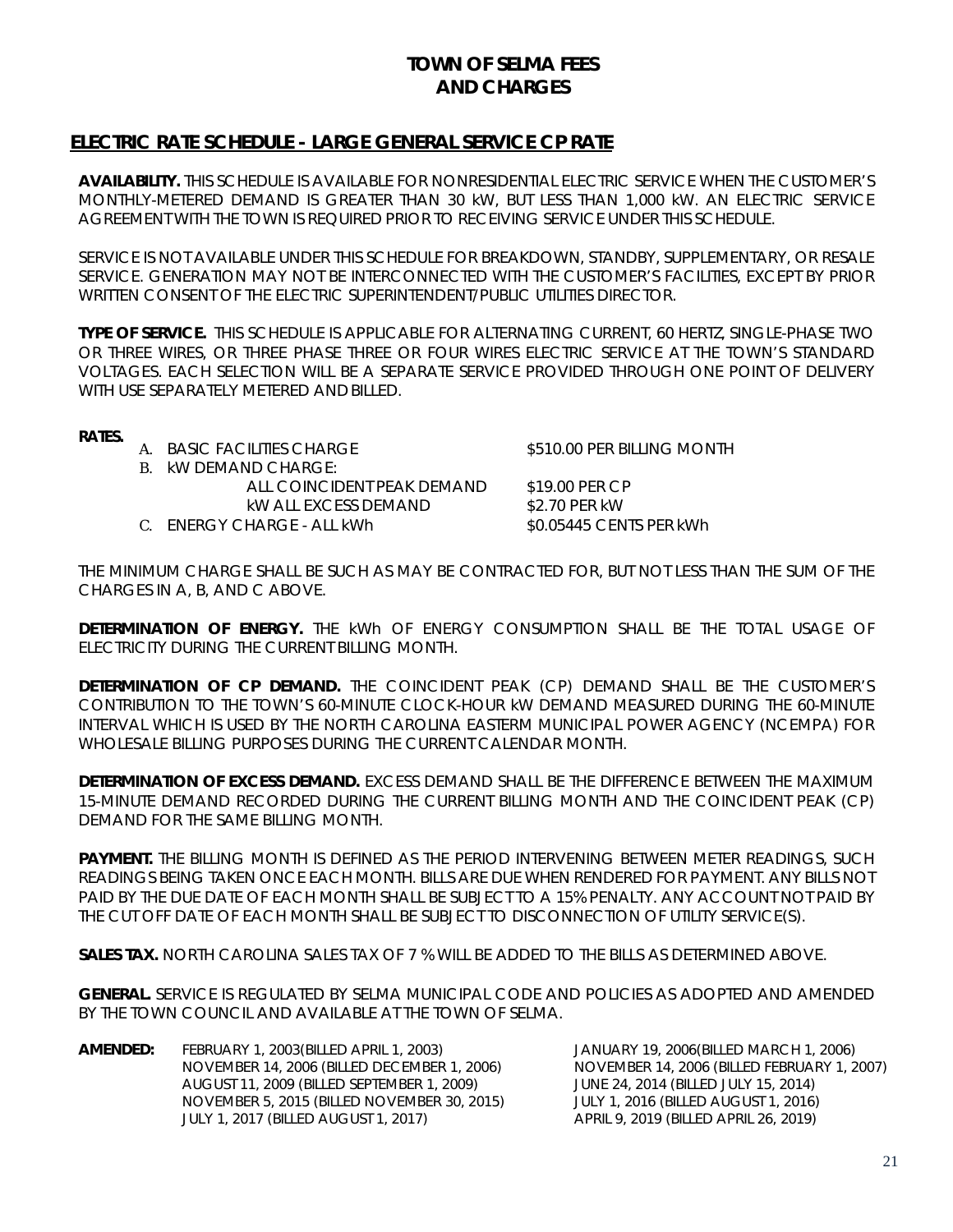#### **ELECTRIC RATE SCHEDULE - LARGE INDUSTRIAL SERVICE CP RATE**

**AVAILABILITY.** THIS SCHEDULE IS AVAILABLE FOR NONRESIDENTIAL ELECTRIC SERVICE WHEN THE CUSTOMER'S MONTHLY-METERED DEMAND IS GREATER THAN 1,000 kW. AN ELECTRIC SERVICE AGREEMENT WITH THE TOWN IS REQUIRED PRIOR TO RECEIVING SERVICE UNDER THIS SCHEDULE.

SERVICE IS NOT AVAILABLE UNDER THIS SCHEDULE FOR BREAKDOWN, STANDBY, SUPPLEMENTARY, OR RESALE SERVICE. GENERATION MAY NOT BE INTERCONNECTED WITH THE CUSTOMER'S FACILITIES, EXCEPT BY PRIOR WRITTEN CONSENT OF THE ELECTRIC SUPERINTENDENT/PUBLIC UTILITIES DIRECTOR.

**TYPE OF SERVICE.** THIS SCHEDULE IS APPLICABLE FOR ALTERNATING CURRENT, 60 HERTZ, SINGLE-PHASE TWO OR THREE WIRES, OR THREE PHASE THREE OR FOUR WIRES ELECTRIC SERVICE AT THE TOWN'S STANDARD VOLTAGES. EACH SELECTION WILL BE A SEPARATE SERVICE PROVIDED THROUGH ONE POINT OF DELIVERY WITH USE SEPARATELY METERED AND BILLED.

#### **RATES.**

| A. BASIC FACILITIES CHARGE<br>B. KW DEMAND CHARGE: | \$634.00 PER BILLING MONTH |
|----------------------------------------------------|----------------------------|
|                                                    |                            |
| ALL COINCIDENT PEAK DEMAND.                        | \$19.00 PER CP             |
| KW ALL EXCESS DEMAND                               | \$2.70 PER kW              |
| C. ENERGY CHARGE – ALL kWh                         | \$0.05145 CENTS PER kWh    |

THE MINIMUM CHARGE SHALL BE SUCH AS MAY BE CONTRACTED FOR, BUT NOT LESS THAN THE SUM OF THE CHARGES IN A, B, AND C ABOVE.

**DETERMINATION OF ENERGY.** THE kWh OF ENERGY CONSUMPTION SHALL BE THE TOTAL USAGE OF ELECTRICITY DURING THE CURRENT BILLING MONTH.

**DETERMINATION OF CP DEMAND.** THE COINCIDENT PEAK (CP) DEMAND SHALL BE THE CUSTOMER'S CONTRIBUTION TO THE TOWN'S 60-MINUTE CLOCK-HOUR kW DEMAND MEASURED DURING THE 60-MINUTE INTERVAL WHICH IS USED BY THE NORTH CAROLINA EASTERM MUNICIPAL POWER AGENCY (NCEMPA) FOR WHOLESALE BILLING PURPOSES DURING THE CURRENT CALENDAR MONTH.

**DETERMINATION OF EXCESS DEMAND.** EXCESS DEMAND SHALL BE THE DIFFERENCE BETWEEN THE MAXIMUM 15-MINUTE DEMAND RECORDED DURING THE CURRENT BILLING MONTH AND THE COINCIDENT PEAK (CP) DEMAND FOR THE SAME BILLING MONTH.

**PAYMENT.** THE BILLING MONTH IS DEFINED AS THE PERIOD INTERVENING BETWEEN METER READINGS, SUCH READINGS BEING TAKEN ONCE EACH MONTH. BILLS ARE DUE WHEN RENDERED FOR PAYMENT. ANY BILLS NOT PAID BY THE DUE DATE OF EACH MONTH SHALL BE SUBJECT TO A 15% PENALTY. ANY ACCOUNT NOT PAID BY THE CUT OFF DATE OF EACH MONTH SHALL BE SUBJECT TO DISCONNECTION OF UTILITY SERVICE(S).

**SALES TAX.** NORTH CAROLINA SALES TAX OF 7 % WILL BE ADDED TO THE BILLS AS DETERMINED ABOVE.

**GENERAL.** SERVICE IS REGULATED BY SELMA MUNICIPAL CODE AND POLICIES AS ADOPTED AND AMENDED BY THE TOWN COUNCIL AND AVAILABLE AT THE TOWN OF SELMA.

**AMENDED:** MAY 17, 2005 (BILLED JULY 1, 2005-FUEL CHARGE) JUNE 14, 2005 (BILLED JULY 1, 2005) NOVEMBER 14, 2006 (BILLED FEBRUARY 1, 2007) JUNE 24, 2014 (BILLED JULY 15, 2014) NOVEMBER 5, 2015 (BILLED NOVEMBER 30, 2015) JULY 1, 2016 (BILLED AUGUST 1, 2016) JULY 1, 2017 (BILLED AUGUST 1, 2017) APRIL 9, 2019 (BILLED APRIL 26, 2019)

NOVEMBER 14, 2006 (BILLED DECEMBER 1, 2006)<br>AUGUST 11, 2009 (BILLED SEPTEMBER 1, 2009)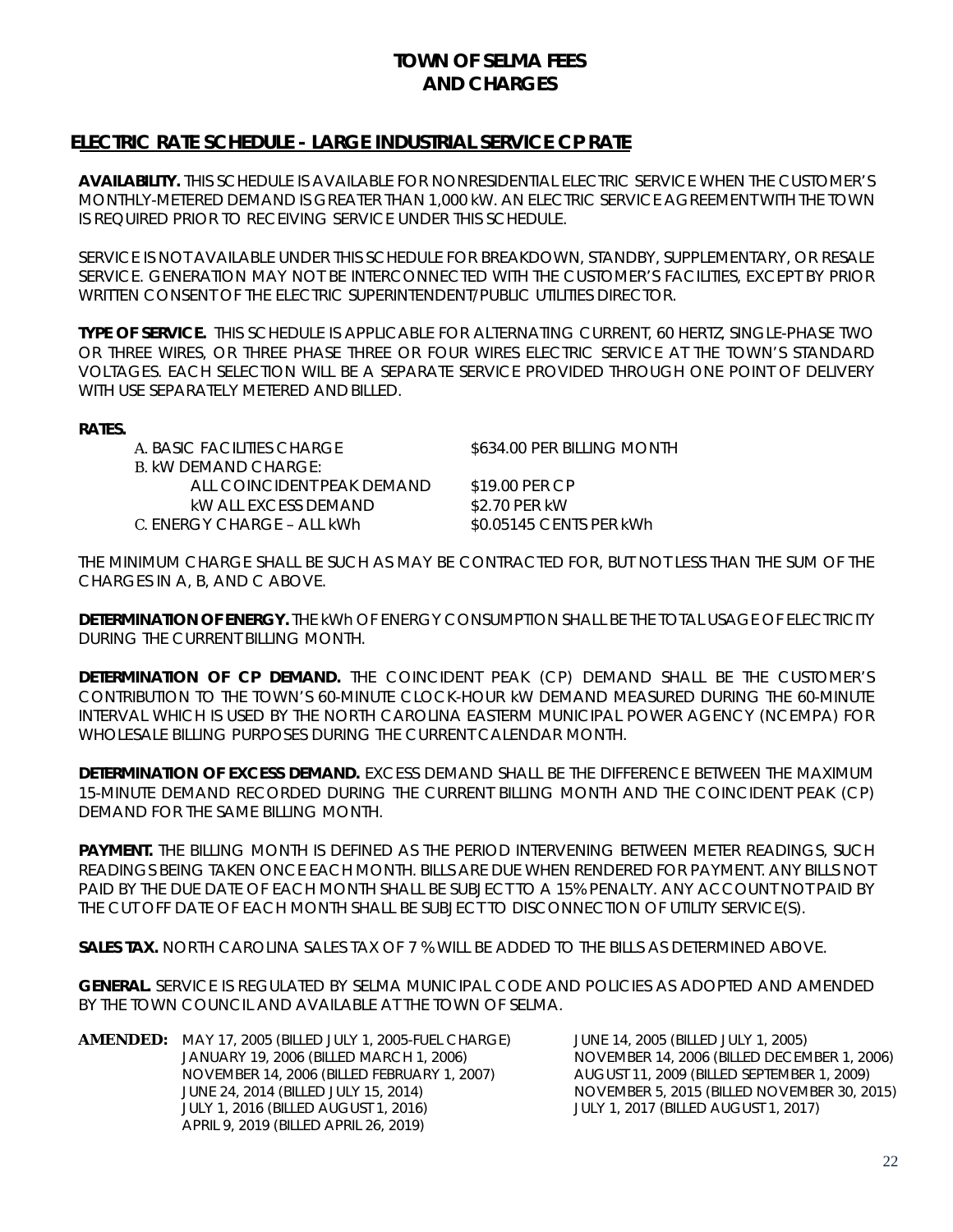#### **Renewable Energy Credit Rider**

#### **Electric Rate Rider RECR-1**

#### **Availability**

This optional rider is available to customers on any Town of Selma Residential or Small Commercial rate schedule who own and operate solar photovoltaic generating systems, without battery storage, located and utilized at the customer's primary residence or business location. To qualify for this rate rider, the customer must have complied with the Town's Interconnection Standards and have an approved Interconnection Request Form. As part of the Interconnection Request Form approval process, the Town retains the right to limit the number and size of renewable energy generating systems installed on the Town's System. The rated capacity of the generating system shall not exceed 20 kilowatts for a residential system and shall not exceed 100 kilowatts for a non-residential system. The generating system that is connected in parallel operation with service from the Town and located on the customer's premises must be manufactured, installed, and operated in accordance with all governmental and industry standards, in accordance with all requirements of the local code official, and fully conform with the Town's applicable renewable energy interconnection interface criteria. Qualified customers must be generating energy for purposes of a "buy-all/sell-all" arrangement to receive credits under this rate rider. That is, the Town agrees to buy all and the customer agrees to sell all of the energy output and associated energy from the renewable energy resource. Customers with qualified systems may also apply for NC GreenPower credits or sell Renewable Energy Certificate ("REC") credits.

#### **Monthly Credit**

Monthly credits are paid according to the type of renewable generation.

Solar Photovoltaic Energy Credit (\$/kWh):

#### **Variable**

All energy $*$   $$0.0661$ 

\* These energy credits include a capacity component and are based on Stationary Units.

#### **Monthly Energy**

Monthly Energy shall be the total kWh of energy delivered by the Customer's renewable energy generating system to the City during the current calendar month.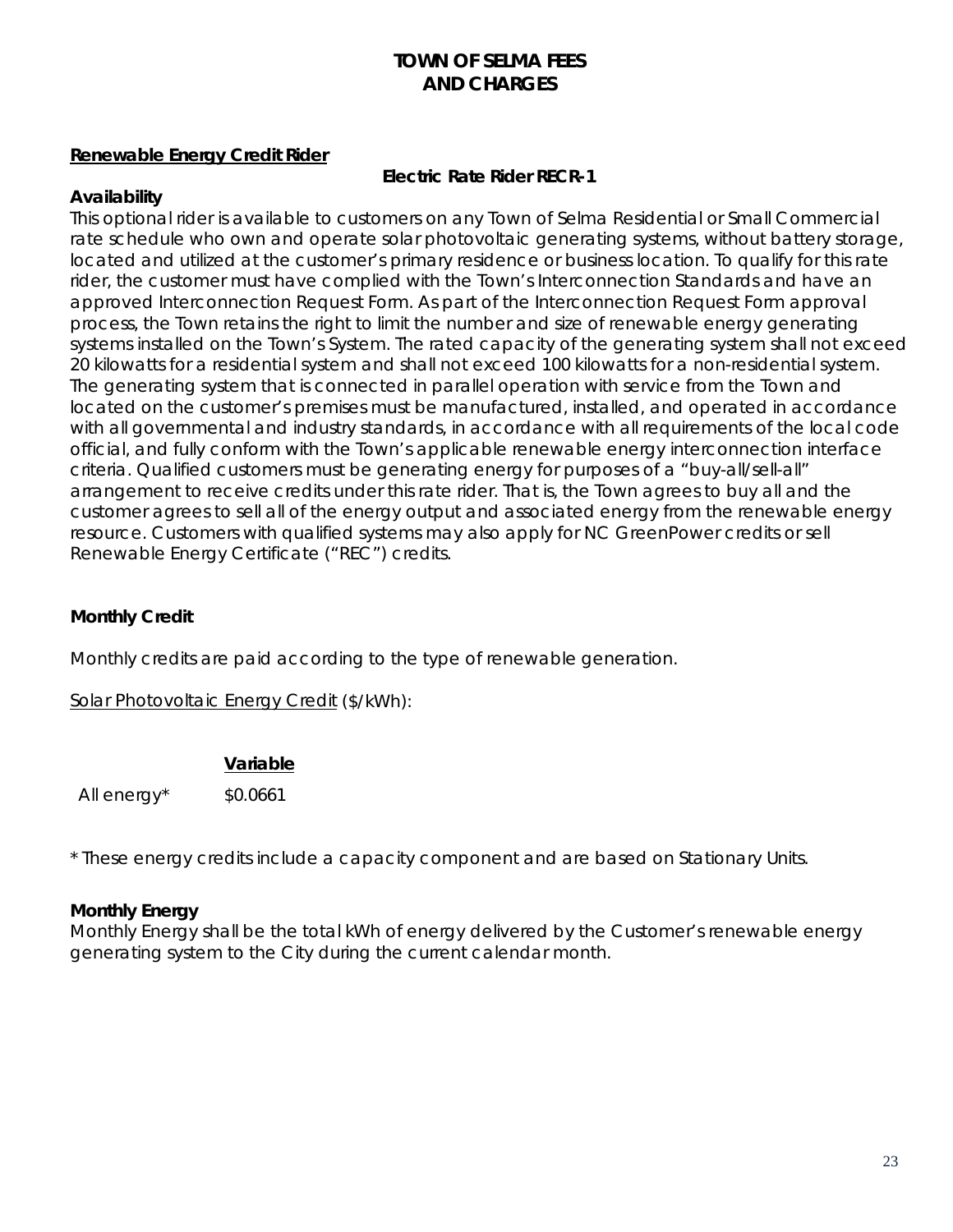#### **Electric Rate Rider RECR-1-***continued*

#### **Contract Period**

Prior to receiving service under this Rider, the Town and the customer shall have entered either an Interconnection Agreement or executed a Certificate of Completion (inverter-based generators less than 20 kW) and a Power Purchase Agreement which covers the special terms and conditions for the customer's requirements related to the interconnection of the customer's renewable energy generating system.

Each of these agreements shall have a minimum term of one (1) year. Either party may terminate the agreements after one year by giving at least thirty (30) days previous notice of such termination in writing.

#### **General**

Service under this Rider is subject to the provisions of the Service Regulations of the Town.

#### **Special Conditions**

The customer's service shall be metered with two meters, one of which measures all energy provided by the Town and used by the customer, and the other measures the amount of energy generated by the customer's renewable energy generator which is provided to the Town.

In the event that the Town determines that it is necessary to install any additional equipment to protect the safety and adequacy of electric service provided to other customers, the customer shall pay for the cost of such equipment in accordance with the terms of its Power Purchase Agreement.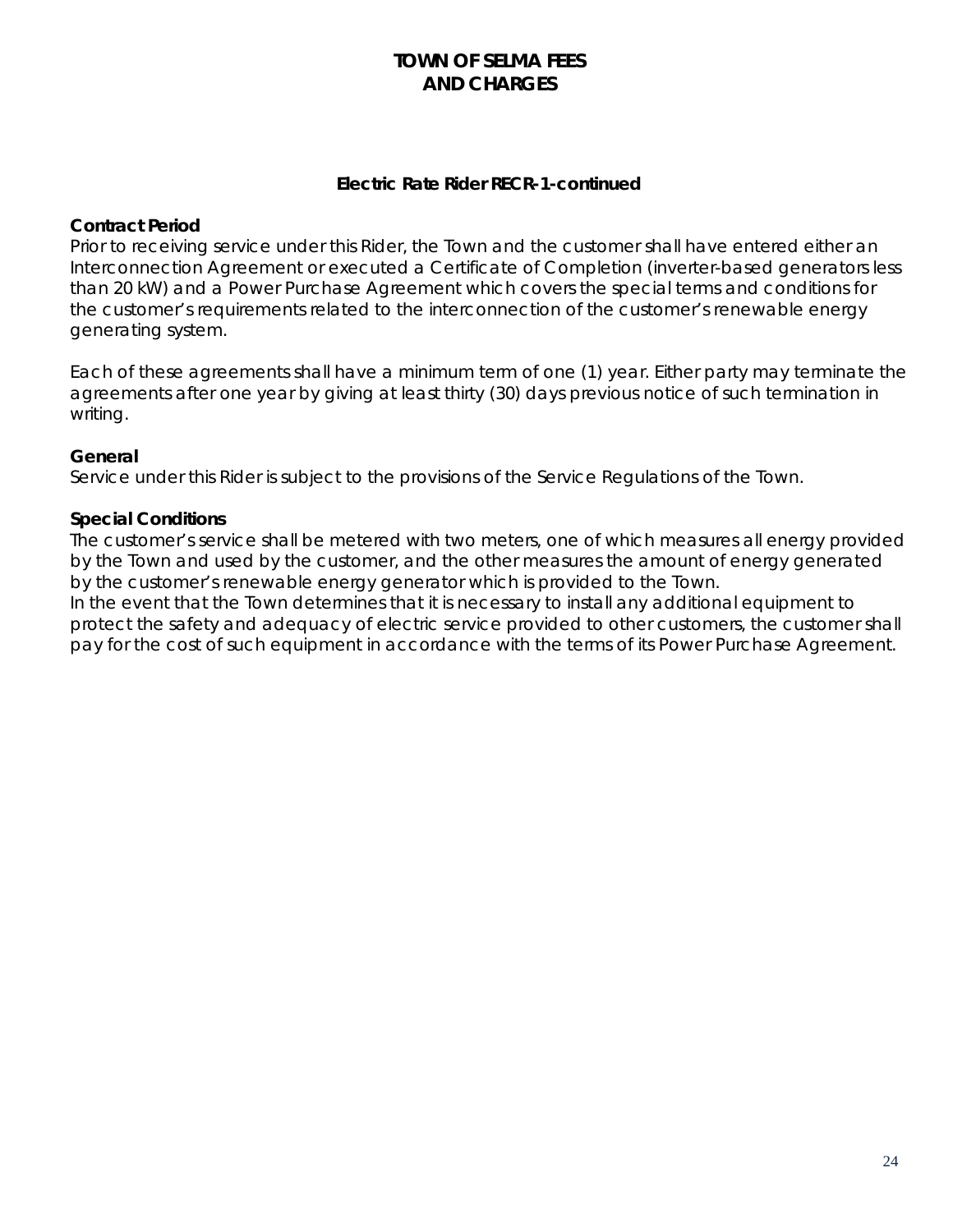## <span id="page-27-0"></span>**GARBAGE/REFUSE FEES**

| <b>DESCRIPTION</b>                 | FEE       |
|------------------------------------|-----------|
| Garbage                            |           |
|                                    |           |
| Residential                        |           |
| Basic Monthly Charge per Container | \$25<br>ന |

The Town of Selma is contracted with Waste Industries/GFI to provide residential garbage collection. Commercial accounts may contract individually with any company for their garbage collection needs.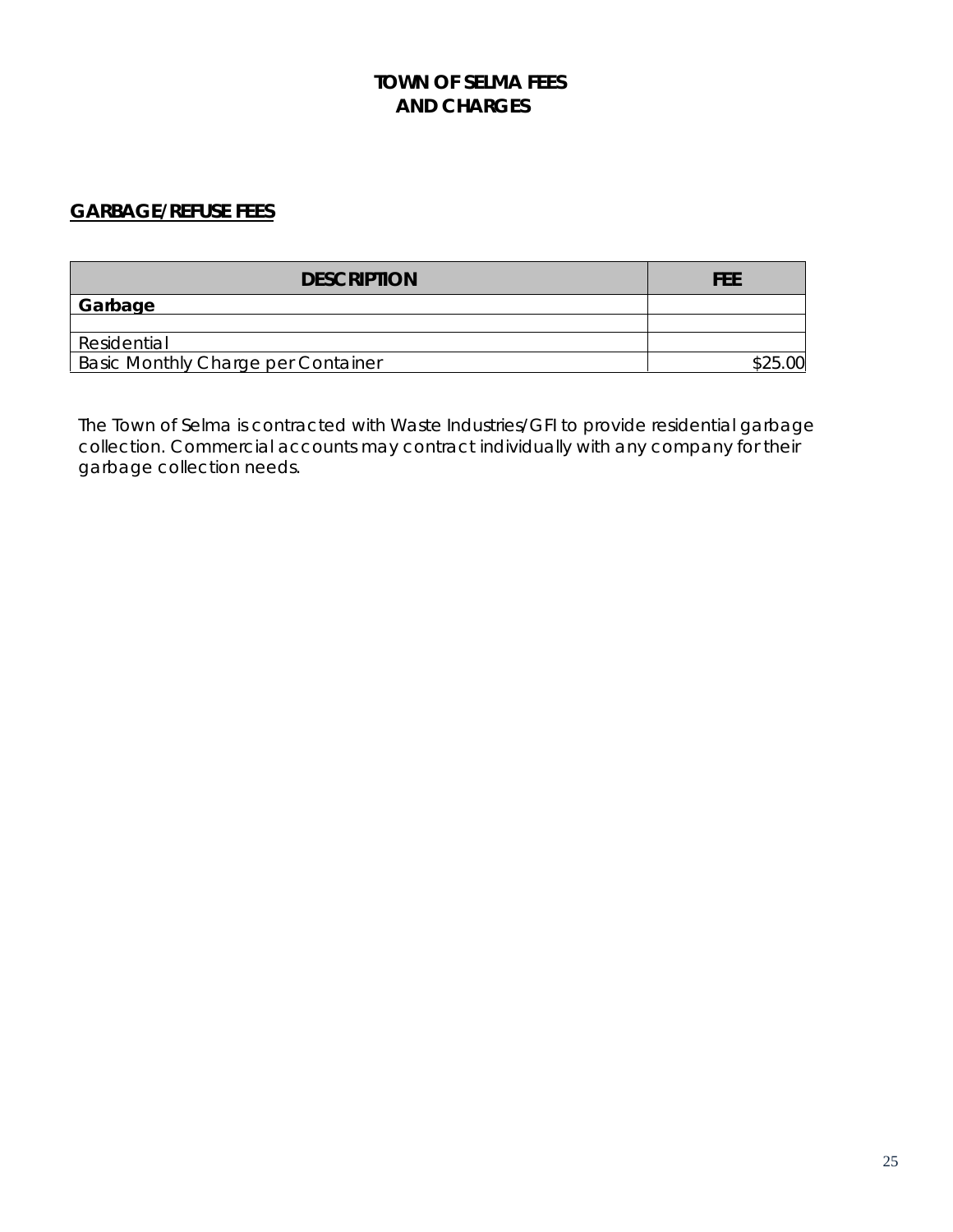## <span id="page-28-0"></span>**SEWER RATES**

| <b>DESCRIPTION</b>                                 | <b>FEE</b>                 |
|----------------------------------------------------|----------------------------|
| <b>Sewer Service:</b>                              |                            |
| Inside City Limits:                                |                            |
| 3/4" Meter                                         | \$16.56                    |
| 1" Meter                                           | \$29.50                    |
| 2" Meter                                           | \$144.90                   |
| 3" Meter                                           | \$269.10                   |
| 4" Meter                                           | \$453.33                   |
| 6" Meter                                           | \$905.63                   |
| Usage Rate                                         | \$13.20 per 1000 gallons   |
| Capital Charge                                     | \$1.25 per 1000 gallons    |
| <b>Outside City Limits:</b>                        |                            |
| 3/4" Meter                                         | \$33.12                    |
| 1" Meter                                           | \$59.00                    |
| 2" Meter                                           | \$289.80                   |
| 3" Meter                                           | \$538.20                   |
| 4" Meter                                           | \$906.66                   |
| 6" Meter                                           | \$1811.25                  |
| Usage Rate                                         | \$26.39 per 1000 gallons   |
| Capital Charge                                     | \$1.25 per 1000 gallons    |
| Sewer Tap:                                         |                            |
| Standard (4 inch PVC, less than 4' deep)-excluding | \$1000.00                  |
| bores and manhole coring                           |                            |
|                                                    |                            |
| Larger than 4-inch or ductile iron                 | <b>Actual Cost + Labor</b> |
| Bores, Manhole Coring, or Street Cut/Repair        | <b>Actual Cost + Labor</b> |
| Trencher                                           | \$50.00 per Hour           |

## **Water and Sewer Labor**

(These charges are the same as the specific employee's regular hourly wage during regular working hours and overtime [Regular hourly wage times 1.5] for offduty hours)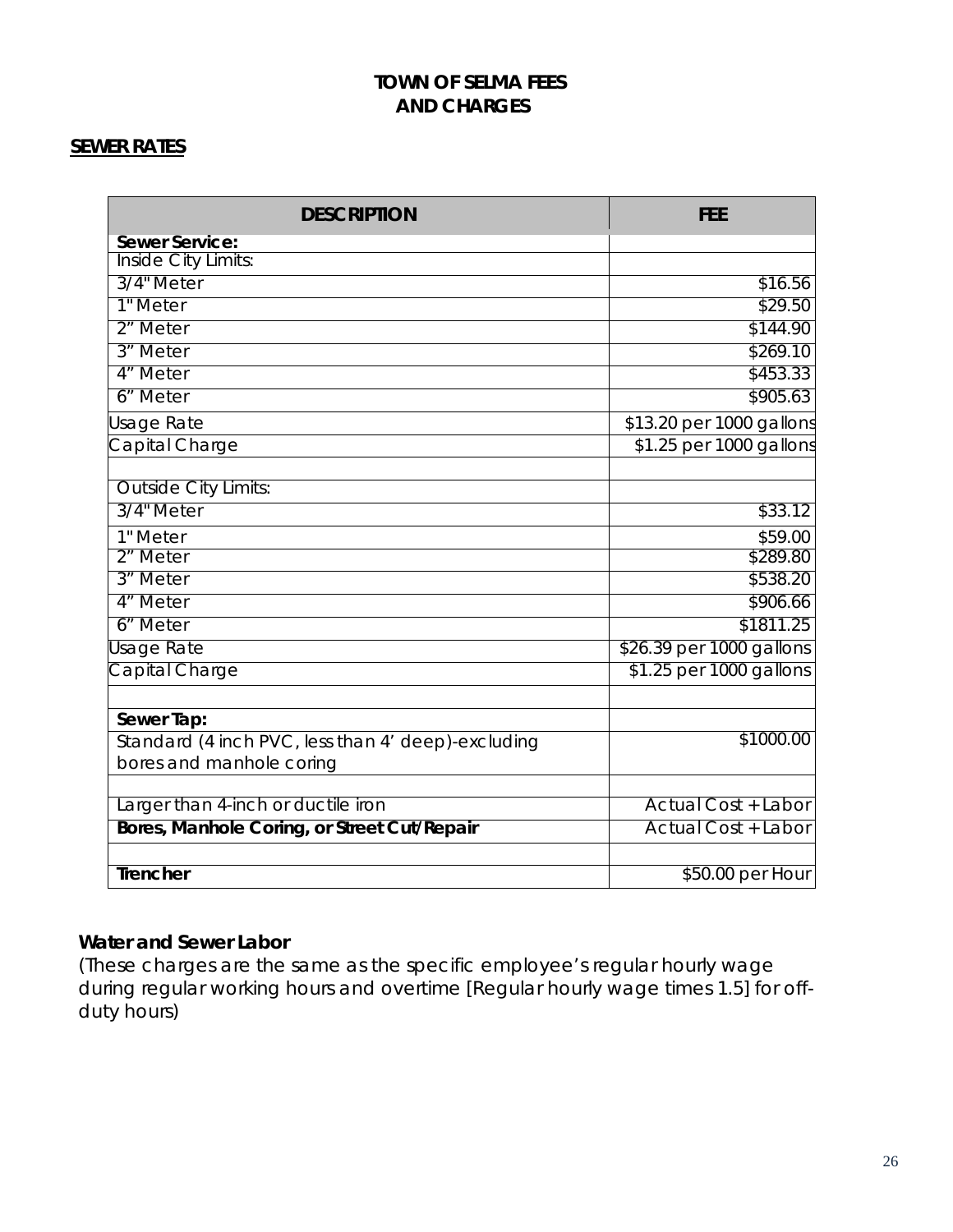## <span id="page-29-0"></span>**WATER RATES**

| <b>DESCRIPTION</b>                           | FEE                        |
|----------------------------------------------|----------------------------|
| <b>Water Rates:</b>                          |                            |
| Inside City Limits:                          |                            |
| 3/4" Meter                                   | \$17.60                    |
| 1" Meter                                     | \$31.05                    |
| 2" Meter                                     | \$124.20                   |
| 3" Meter                                     | \$279.45                   |
| 4" Meter                                     | \$501.98                   |
| 6" Meter                                     | \$1128.15                  |
| <b>Usage Rate</b>                            | \$4.36 per 1000 gallons    |
| Capital Charge                               | \$1.36 per 1000 gallons    |
| Outside City Limits:                         |                            |
| 3/4" Meter                                   | \$35.19                    |
| 1" Meter                                     | \$62.10                    |
| 2" Meter                                     | \$248.40                   |
| 3" Meter                                     | \$558.90                   |
| 4" Meter                                     | \$1003.95                  |
| 6" Meter                                     | \$2256.30                  |
| <b>Usage Rate</b>                            | \$8.71 per 1000 gallons    |
| Capital Charge                               | \$1.36 per 1000 gallons    |
| Water Tap (Includes Water Tap, Meter & Box): |                            |
| Standard 3/4 Inch                            | \$1000.00                  |
| 1 Inch                                       | \$1500.00                  |
| Larger than 1 Inch                           | <b>Actual Cost + Labor</b> |
| <b>Bores or Street Cut/Repair</b>            | <b>Actual Cost + Labor</b> |
| <b>Trencher</b>                              | <b>Actual Cost + Labor</b> |
|                                              |                            |
| Water Meter and Box (existing tap)           |                            |
| Standard 3/4                                 | \$300.00                   |
| 1 Inch (Meter & Box)                         | \$600.00                   |
| Larger than 1 Inch (Meter & Box)             | <b>Actual Cost + Labor</b> |
| Fire Line Monthly Charges (Non-Metered)      | Per Month                  |
| 2" Line charge                               | \$25.00                    |
| 3" Line Charge                               | \$35.00                    |
| 4" Line Charge                               | \$45.00                    |
| 6" Line Charge                               | \$55.00                    |
| 8" Line Charge                               | \$100.00                   |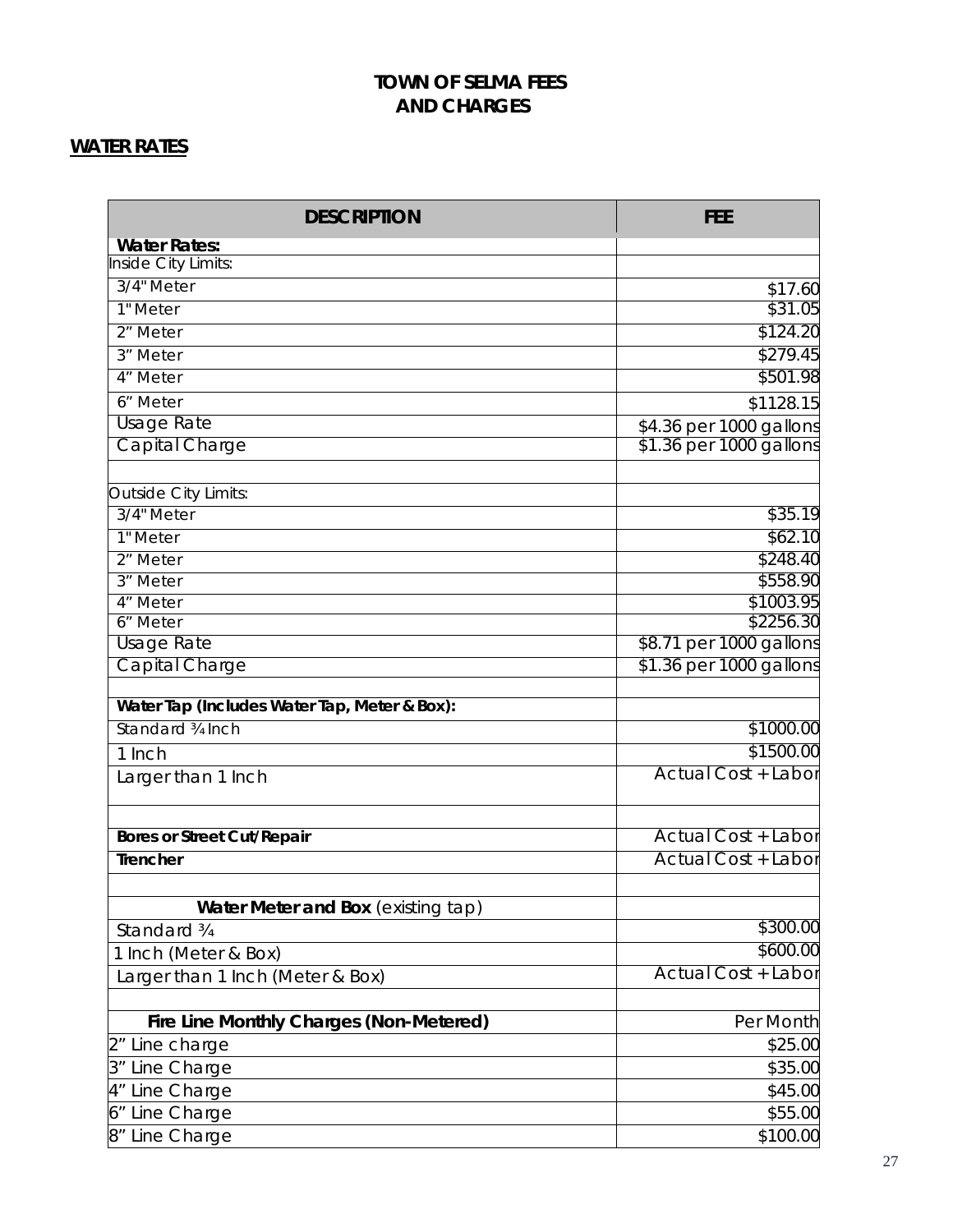#### **Water and Sewer Labor**

These charges are the same as the specific employee's regular hourly wage plus benefits during regular working hours and overtime [regular hourly wage times 1.5] for off-duty hours.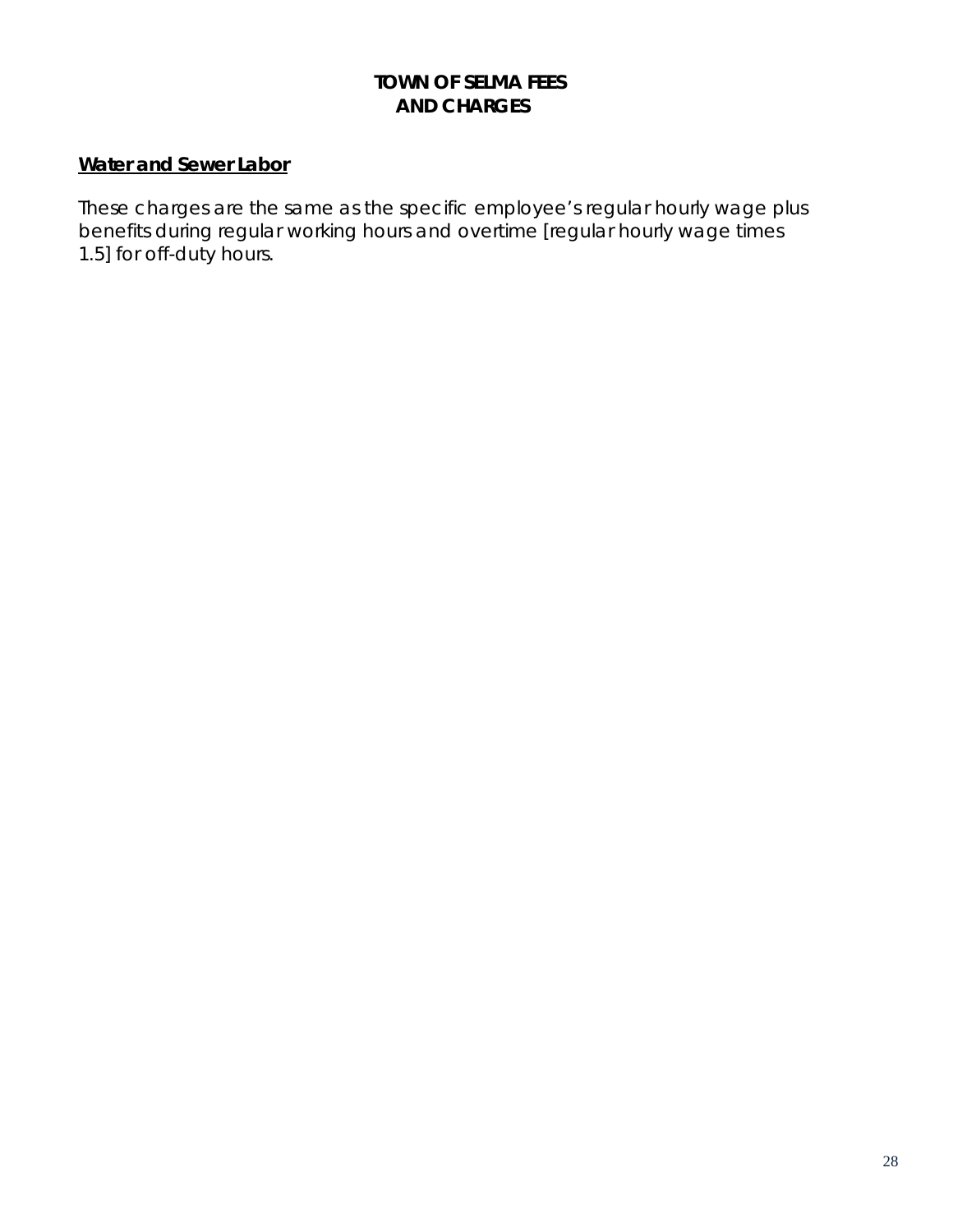## <span id="page-31-0"></span>**MISCELLANEOUS**

| <b>DESCRIPTION</b>           | FEE                    |
|------------------------------|------------------------|
| Notary Fee                   | \$5.00                 |
|                              |                        |
| <b>Railroad Prints</b>       | \$10.00                |
|                              |                        |
| <b>Returned Check Charge</b> | \$30.00                |
|                              |                        |
| Photocopies                  | \$.25 Each             |
|                              |                        |
| Fax:                         |                        |
| Long Distance                | \$3.00 for first page  |
|                              | \$1.00 for each        |
|                              | <b>Additional Page</b> |
|                              |                        |
| Local                        | \$1.00 per Page        |
|                              |                        |
| To Receive Fax               | \$1.00 per Page        |
|                              |                        |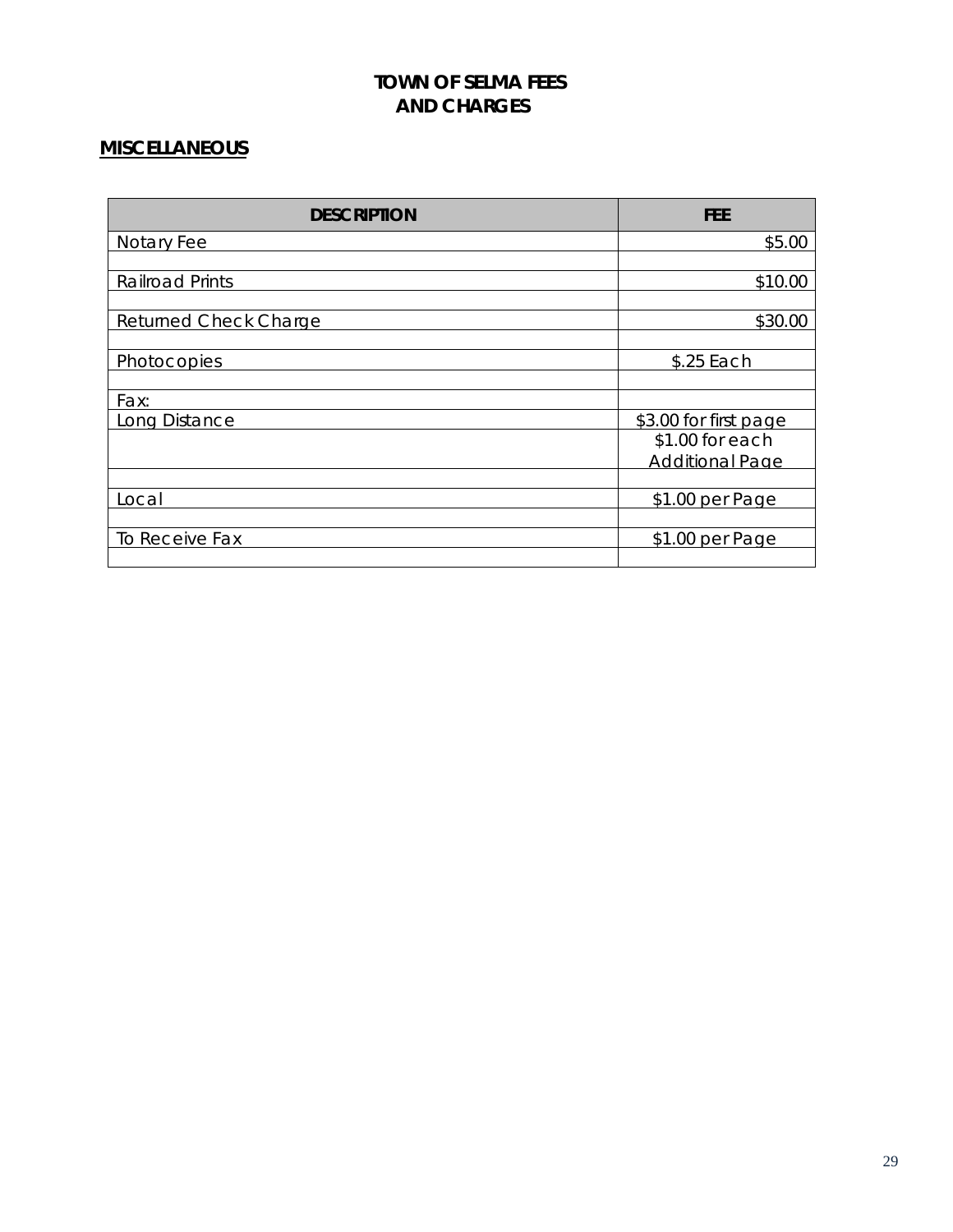#### **AVAILABLE CREDITS -LOAD MANAGEMENT-ELECTRIC \$AVE**

**AVAILABILITY.** THIS SCHEDULE OF CREDIT(S) IS AVAILABLE FOR RESIDENTIAL CUSTOMERS WHO PARTICIPATE IN THE ELECTRIC-\$AVE PROGRAM BY ALLOWING A SWITCH TO BE INSTALLED ON APPROPRIATE APPLIANCES.

**ELECTRIC-\$AVE.** A LOAD MANAGEMENT PROGRAM OFFERED IN CONJUNCTION WITH ELECTRICITIES TO HELP REDUCE THE PEAK DEMAND OF THE TOWN. THE TOWN WILL AGREE TO INSTALL LOAD CONTROL SWITCHES AT NO COST TO THE CUSTOMER ON APPROPRIATE APPLIANCES. THE SWITCH CONTROLLED BY FM RADIO SIGNAL WILL INTERRUPT POWER TO APPLIANCES. THERE IS NO SCHEDULED TIME FOR ELECTRICITY INTERRUPTION. INTERRUPTION IS DETERMINED AS WHEN THE PEAK DEMAND OR GREATEST DEMAND FOR ELECTRICITY OCCURS.

**REQUIREMENTS FOR PARTICIPATION.** AN APPLICATION MUST BE SUBMITTED TO THE TOWN OF SELMA AND MEET THE FOLLOWING REQUIREMENTS:

- 1. RESIDENTIAL CUSTOMER OR SMALL OFFICE-TYPE COMMERCIAL CUSTOMER OF THE TOWN OF SELMA.
- 2. PROPERTY OWNER MUST GIVE WRITTEN PERMISSION FOR SWITCHINSTALLATION.
- 3. APPROPRIATE APPLIANCES:
	- A. ELECTRIC HOT WATER HEATER AT LEAST 30 GALLONS, AND/OR<br>B. CENTRAL AIR CONDITIONING
	- CENTRAL AIR CONDITIONING

#### **CREDITS.**

| <b>OUALIFYING</b><br>APPHANCE | CREDIT PER<br><b>MONTH</b> | MONTHS AVAILABLE   | ANNUAL SAVINGS |
|-------------------------------|----------------------------|--------------------|----------------|
| WATER HEATER                  | \$2.00                     | JANUARY - DECEMBER | \$24.00        |
| AIR CONDITIONING              | \$4.00                     | JUNE – SEPTEMBER   | \$16.00        |

**MULTIPLE UNITS.** FOR ADDITIONAL FUNCTIONAL APPLIANCES, THE FOLLOWING CREDIT(S) WILL APPLY FOR EACH ADDITIONAL UNIT AS BELOW:

| OUALIFYING<br>APPHANCE | CREDIT PER<br>MONTH | MONTHS AVAILABLE   | ANNUAL SAVINGS |
|------------------------|---------------------|--------------------|----------------|
| WATER HEATER           | \$1.00              | JANUARY - DECEMBER | \$12.00        |
| AIR CONDITIONING       | \$2.00              | JUNE – SEPTEMBER   | \$8.00         |

**GENERAL.** THE LOAD CONTROL RECEIVER SWITCHES REMAIN THE PROPERTY OF THE TOWN OF SELMA. CUSTOMERS MUST SIGN AGREEMENT TO PARTICIPATE FOR AT LEAST NINE (9) MONTHS. **\*ANY PERSON TAMPERING OR DISCONNECTING THE LOAD MANAGEMENT SWITCH WILL BE CHARGED A \$50.00 PENALTY FEE.**

| EFFECTIVE: | <b>OCTOBER 10, 1989</b> |
|------------|-------------------------|
| AMENDED:   | <b>AUGUST 10, 2004</b>  |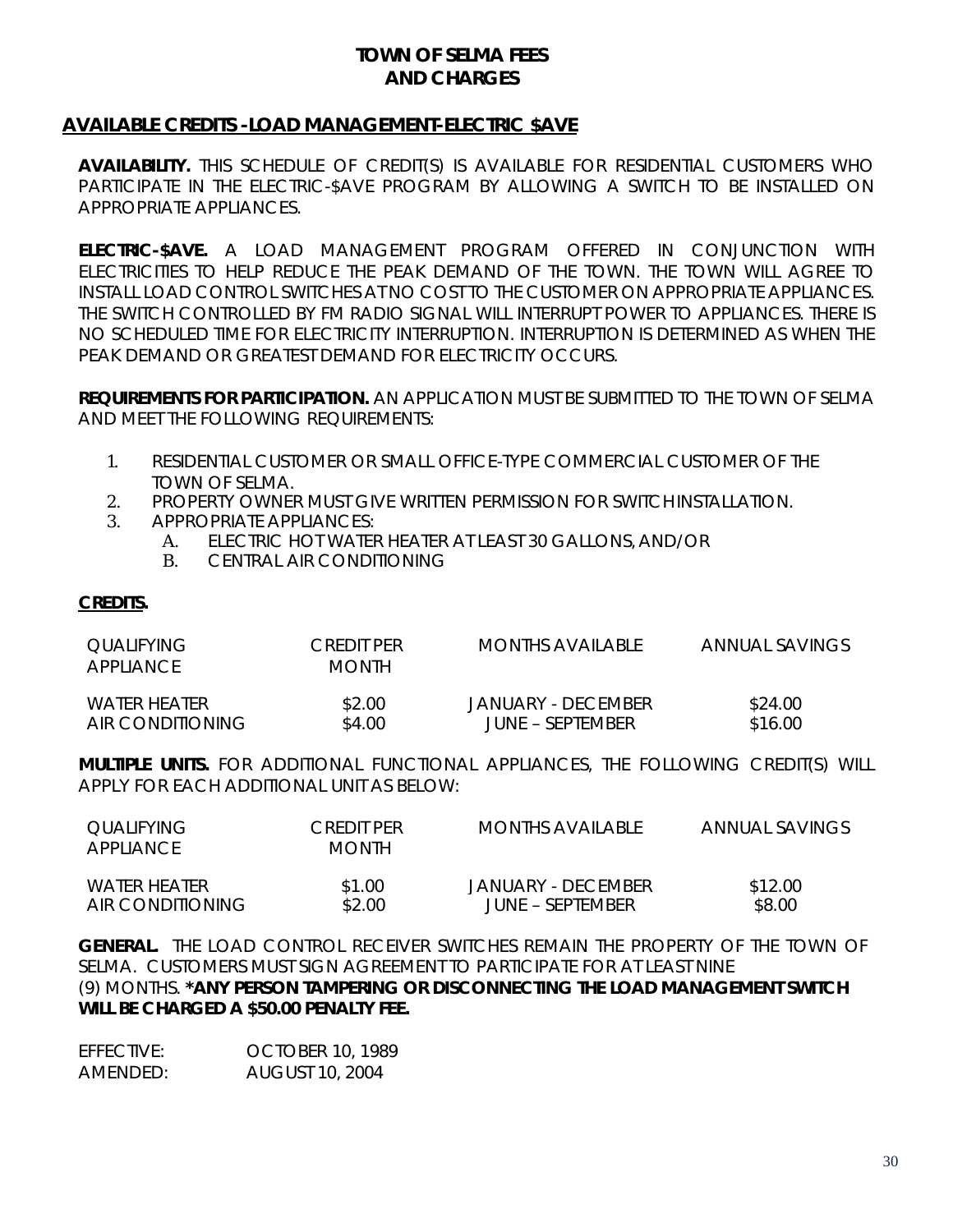## <span id="page-33-0"></span>**EQUAL PAYMENT PLAN - REQUIREMENTS FOR PARTICIPATION**

**AVAILABILITY.** THIS PLAN IS AVAILABLE FOR RESIDENTIAL CUSTOMERS WHO AGREE TO PARTICIPATE IN AN EQUAL PAYMENT PLAN. THIS PLAN WILL ENABLE CUSTOMERS TO (1) BUDGET THEIR ANNUAL UTILITY BILL; (2) ASSIST CUSTOMERS ON FIXED INCOMES BY AVOIDING LARGE SEASONAL FLUCTUATIONS IN THEIR UTILITY BILL.

#### **REQUIREMENTS FOR PARTICIPATION.**

- 1. CUSTOMER MUST HAVE BEEN A UTILITY CUSTOMER OF THE TOWN OF SELMA FOR AT LEAST 24 BILLING PERIODS.
- 2. CUSTOMER MUST HAVE EXCELLENT CREDIT HISTORY WITH THE TOWN OF SELMA. ALL PAYMENTS MUST HAVE BEEN PAID BY THE 15TH OR 30TH OF EACH MONTH. NO BAD CHECKS MUST HAVE BEEN RECEIVED ON THE ACCOUNT.
- 3. RESIDENTIAL CUSTOMERS MUST REQUEST AND SIGN AN AGREEMENT TO PARTICIPATE DURING THE MONTHS OF APRIL OR OCTOBER.

**CALCULATION OF EQUAL PAYMENT AMOUNT.** THE EQUAL PAYMENT AMOUNT WILL BE DETERMINED BY ADDING THE PREVIOUS 12 MONTHS UTILITY BILLS (INCLUDING WATER, SEWER, GARBAGE, ELECTRIC, AND TAX) PLUS ANTICIPATED GROWTH FACTOR (8%) AND DIVIDED BY 12. THIS AMOUNT WILL BE THE EQUAL PAYMENT AMOUNT BILLED FOR 12 MONTHS.

**PAYMENT.** THE CUSTOMER WILL BE RESPONSIBLE FOR PAYING THE EQUAL PAYMENT AMOUNT EVERY MONTH BY THE 15TH OR 30TH OF EACH MONTH. IF THE TOTAL CONSUMED AND TOTAL BILLED ARE SUBSTANTIALLY DIFFERENT, THE TOWN RESERVES THE RIGHT TO ADJUST THE EQUAL PAYMENT AMOUNT.

**GENERAL.** THE TOWN RESERVES THE RIGHT TO REQUIRE A PAYMENT ADJUSTMENT CONFERENCE IF THE AMOUNT CONSUMED AND BILLED DIFFER. THE 12<sup>TH</sup> MONTH WILL BE USED TO SETTLE THE ACCOUNT AS FOLLOWS:

- IF THE ACCOUNT HAS A BALANCE DUE, THE AMOUNT WILL BE BILLED; OR
- IF THE ACCOUNT HAS AN OVERPAYMENT, CREDIT WILL BE GIVEN ON THE NEXT UTILITY BILL.

ANY TIME A CUSTOMER DEFAULTS ON PAYMENT BY THE 15TH OR 30TH OF THE MONTH, THE CUSTOMER WILL BE INELIGIBLE TO CONTINUE IN THE PROGRAM AND ALL AMOUNTS DUE WILL BE IMMEDIATELY PAYABLE.

EFFECTIVE: NOVEMBER 9, 1989 AMENDED: AUGUST 14, 1990